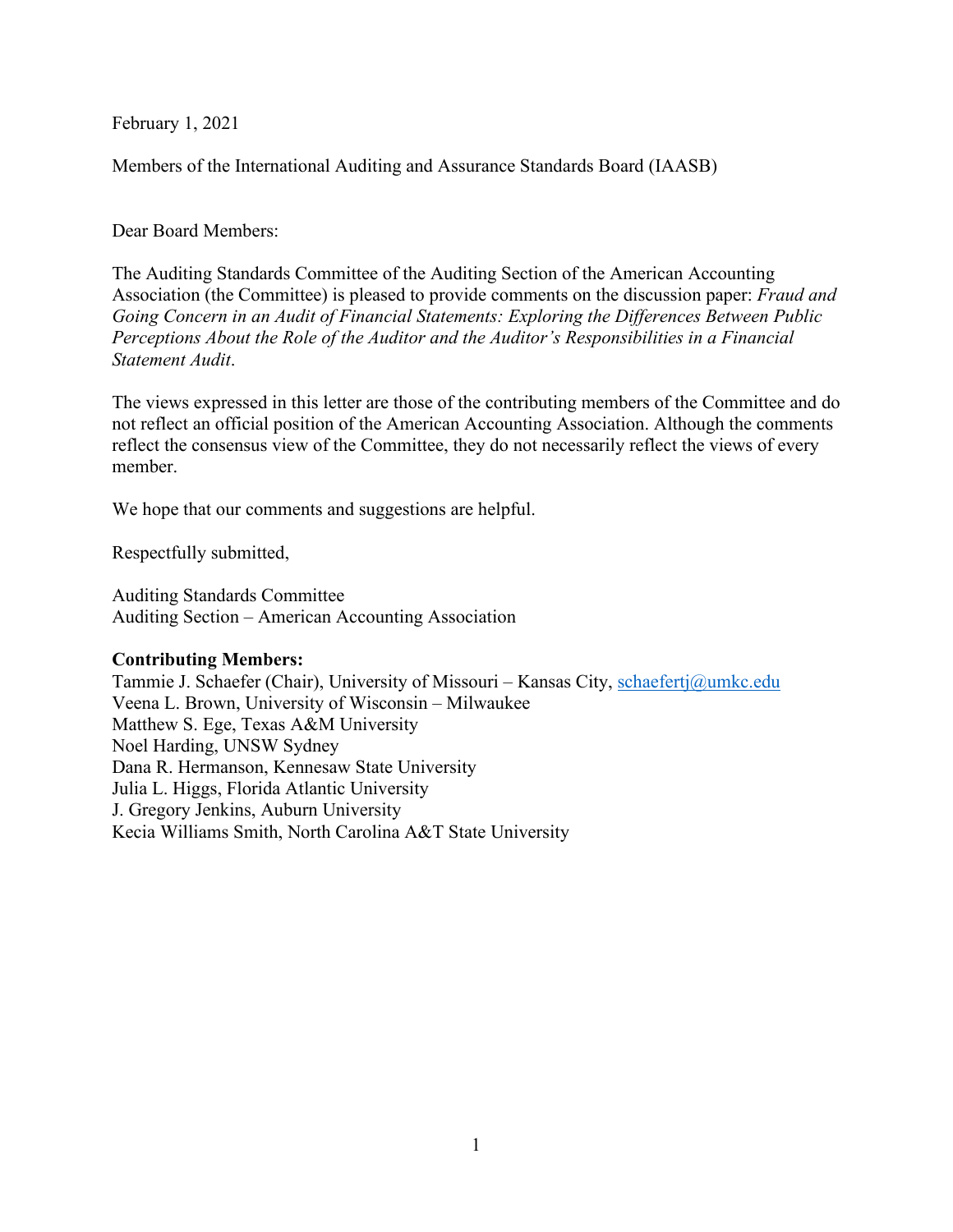### **Comments on Discussion Paper:** *Fraud and Going Concern in an Audit of Financial Statements: Exploring the Differences Between Public Perceptions About the Role of the Auditor and the Auditor's Responsibilities in a Financial Statement Audit*

We commend the International Auditing and Assurance Standards Board (the Board) on its efforts to determine "whether the auditing standards related to fraud and going concern need to be updated to reflect the rapidly evolving external reporting landscape." We especially commend the Board on the timeliness of the call for input into these issues in that there is sufficient time to conduct research to further inform questions raised in the Discussion Paper and the questions that will inevitably arise as deliberations continue and progress is made on the project. We note below insights from the extant research literature as they relate to the questions posed in the Discussion Paper, but there remain many unanswered questions. We believe that many members of the Auditing Section of the American Accounting Association stand ready to work with the Board and other stakeholders to inform deliberations in this area.

## *1.(a) What do you think is the main cause of the expectation gap relating to fraud and going concern in an audit of financial statements?*

For over 50 years, researchers have been investigating the potential causes of the expectation gap across a broad range of countries. A recent review of the expectation gap literature by Quick (2020) suggests that a primary cause of the expectation gap likely results from differences in understanding auditors' responsibilities. In their review of the academic literature related to the auditor's report, Church, Davis, and McCracken (2008, 81) reached a similar conclusion, that although communications to financial statement users have been enhanced over time, "users do not appear to fully understand the auditor's responsibility, the extent of work performed in an audit, and the level of assurance provided by the auditor's report."

Several studies examine perceptions of different stakeholder groups and highlight persistent differences in what the various stakeholders think auditors do and what auditors actually do (i.e., the knowledge gap). These studies focus on fraud-related responsibilities, perhaps because the expectation gap is widest on that aspect of the auditor's work. For example, Baron, Johnson, Searfoss, and Smith (1977) find that non-auditors perceive higher auditor responsibility for detecting and disclosing corporate irregularities and illegal acts than auditors perceive. Similarly, Lowe (1994) and Frank, Lowe, and Smith (2001) find significant perceptual differences between auditors and judges/jurors, particularly in relation to the auditor's role in fraud detection. Epstein and Geiger (1994) noted 71 percent of investors wanted absolute assurance that financial statements are free of material misstatements due to fraud, which is also similar to findings of McEnroe and Martens (2001) who compare expectations of audit partners to investors.

As noted in Quick's (2020) recent review of the expectation gap literature, recent studies suggest that these differences in perceptions still persist between different stakeholder groups across many countries. For example, studies have been conducted in China (Lin and Chen 2004), Barbados (Alleyne and Howard 2005), Egypt (Dixon, Woodhead, and Sohliman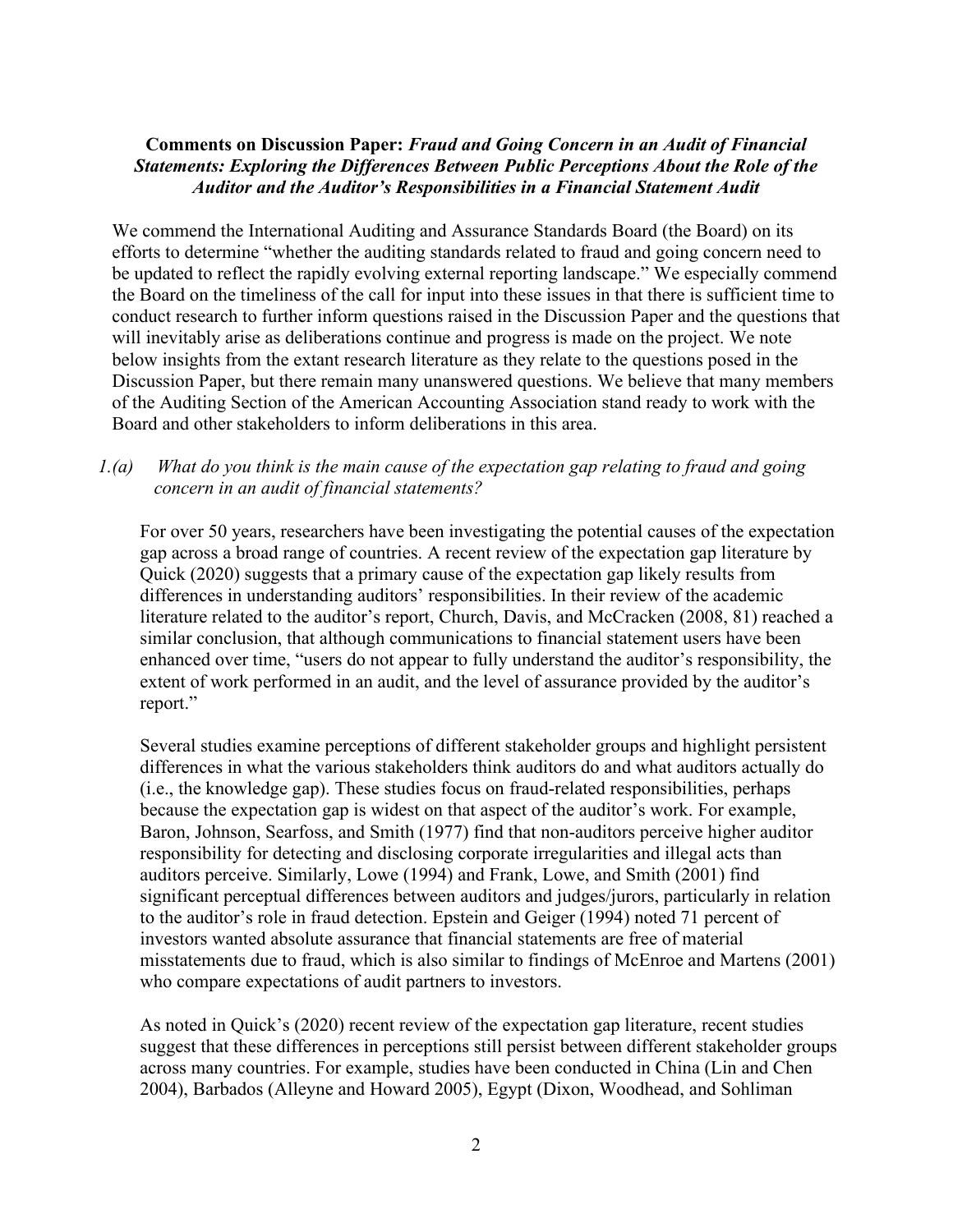2006), Australia (Schelluch and Gay 2006), Lebanon (Sidani 2007), Saudi Arabia (Haniffa and Hudaib 2007), Netherlands (Hassink, Bollen, Meuwissen, and De Vries 2009; Litjens, van Buuren, and Vergoossen 2015), Bangladesh (Siddiqui, Nasreen, and Choudhury-Lema 2009), Iran (Noghondari and Foong 2013), UK/New Zealand (Porter, Ó hÓgartaigh, and Baskerville 2012), Germany (Ruhnke and Schmidt 2014), and the USA (DiGabriele 2016), with the majority of these studies noting specific differences in how various stakeholders view the auditor's role in detecting fraud.

While much of the research examines the auditor's role in detecting fraud, there are also differences in perceptions as to going concern. Campbell and Mutchler (1988) find that lending officers believe auditors issue a going concern opinion because it is their duty to provide a signal of financial distress to financial statement users, while auditors issue a going concern opinion because they believe there is risk that assets will not be recoverable. A similarly disparate understanding of financial statement audits was reported by Frank et al. (2001), who find that jurors perceive auditors' role as a public watchdog (in addition to expecting auditors to search for the smallest of frauds as noted above).

Other research compares perceptions of auditors and investors related to terminology in the audit report and on auditors' responsibilities involving various dimensions of the attest function including going concern and fraud. McEnroe and Martens (2001, 356) conclude that investors do "not want auditors to issue an unqualified opinion unless: every item of importance to investors and creditors has been reported or disclosed, auditors have been 'public watchdogs,' the internal controls are effective, the financial statements are free of misstatements resulting from management fraud, the financial statements are free of misstatements intended to hide employee fraud, and the firm has not engaged in illegal operations."

Gray, Turner, Coram and Mock (2011, 661) conduct focus groups research with "financial statement preparers (CFOs), users (bankers, analysts, and non-professional investors), and external auditors." They find that those in the "users" group frequently misinterpret common terms that are included in the audit report, such as reasonable assurance, materiality, and sampling. In addition, they report that non-professional investors indicated that they use secondary sources for financial data and do not search for the auditor's report, suggesting that attempts to address the knowledge gap via enhanced communications in the auditor's report may not be effective. However, a more recent study by Kachelmeier, Rimkus, Schmidt, and Valentine (2020) examines critical audit matter disclosures and finds that such disclosures prompted participants (MBA students, financial analysts, and lawyers) to recognize measurement uncertainty and lower their assessments of auditor responsibility for subsequent misstatements related to the critical audit matter. These findings suggest that key audit matters in the updated auditor's report might be able to reduce the expectation gap by lowering users' perceptions of audit assurance and auditors' responsibilities.

It is interesting to note that findings reported in the above studies echo observations by the Commission on Auditors' Responsibilities from the 1970s (see the Cohen Commission 1978). That Commission found that "many users appeared to misunderstand the nature of the attest function, especially in the context of an unqualified opinion. For example, some users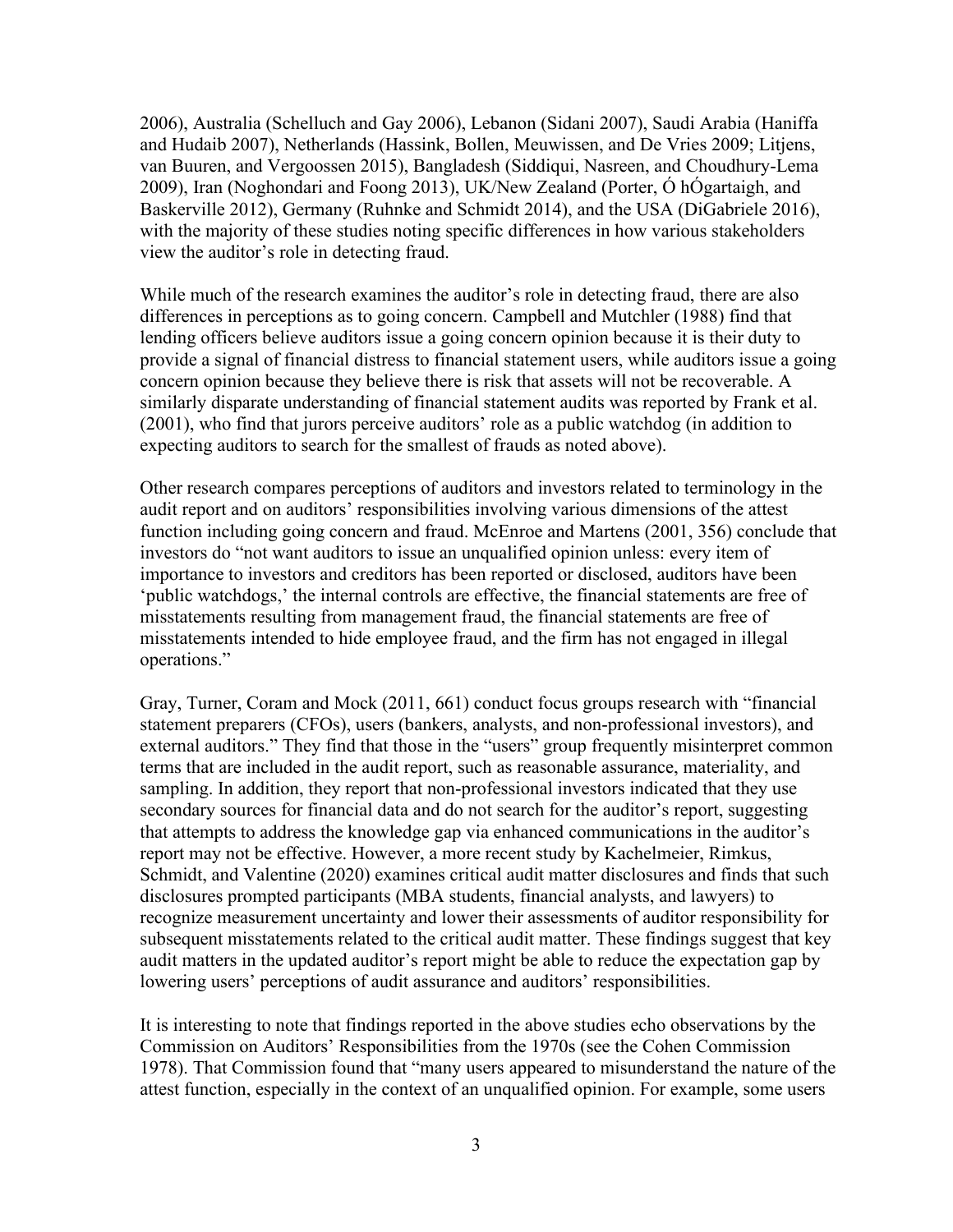believed that an unqualified opinion means that the entity is financially sound. Others felt that the auditor should not only provide an audit opinion, but also interpret the financial statements in such a manner that the user could evaluate whether to invest in the entity" (McEnroe and Martens 2001, 347).

Some of the more notable conclusions reached by Quick (2020) were that the expectation gap differed between countries; stakeholders had widely varying expectations about what the audit should achieve; and that two of the most promising avenues for reducing the expectations gap are education of stakeholders and revised reporting standards like the expanded reporting via key audit matters (KAMs).

- *2. This paper sets out the auditor's current requirements in relation to fraud in an audit of financial statements, and some of the issues and challenges that have been raised with respect to this (see Sections II and IV). In your view:*
- *(a) Should the auditor have enhanced or more requirements with regard to fraud in an audit of financial statements? If yes, in what areas?*

Research provides several insights relevant to the auditor's fraud-related requirements.

# *Fraud Case Profile*

First, research findings paint a picture of the common fraud case profile. Beasley, Carcello, and Hermanson (1999) and Beasley, Carcello, Hermanson, and Neal (2010) find that the two most likely perpetrators of U.S. public company fraudulent financial reporting are the CEO and the CFO, with nearly 90 percent of cases from 1998-2007 involving one or both parties. In addition, these two studies highlight the financial statement element most commonly manipulated in fraudulent financial reporting cases – revenue (61 percent of cases from 1998-2007) and that the number one specialized industry for fraudulent reporting is computer hardware and software.<sup>[1](#page-3-0)</sup> Other studies (beginning with Beasley (1996) and Dechow, Sloan, and Sweeney (1996), and summarized by Carcello, Hermanson, and Ye (2011)) demonstrate a link between weaker corporate governance and a greater risk of fraud. Further, Donelson, Ege, and McInnis (2017) find a link between weak entity-level controls and future fraud. Thus, research provides us with a picture of who is most likely to engage in fraudulent financial reporting, which element of the financial statements is most likely to be manipulated, and which specialized industry is most commonly cited for fraudulent financial reporting. Research also links fraud risk with weak corporate governance and weak entitylevel internal controls.

# *Human Factors that Can Reduce Auditor Skepticism*

Second, research highlights important human factors in the audit process that appear to warrant additional standard-setter attention with respect to fraud. Brazel, Jackson, Schaefer, and Stewart (2016) provide evidence that lower-level auditors can be penalized for being

<span id="page-3-0"></span><sup>&</sup>lt;sup>1</sup> We encourage the IAASB to consult a very recent report by the Anti-Fraud Collaboration (2021) that examines SEC fraudulent financial reporting enforcement cases from 2014-2019.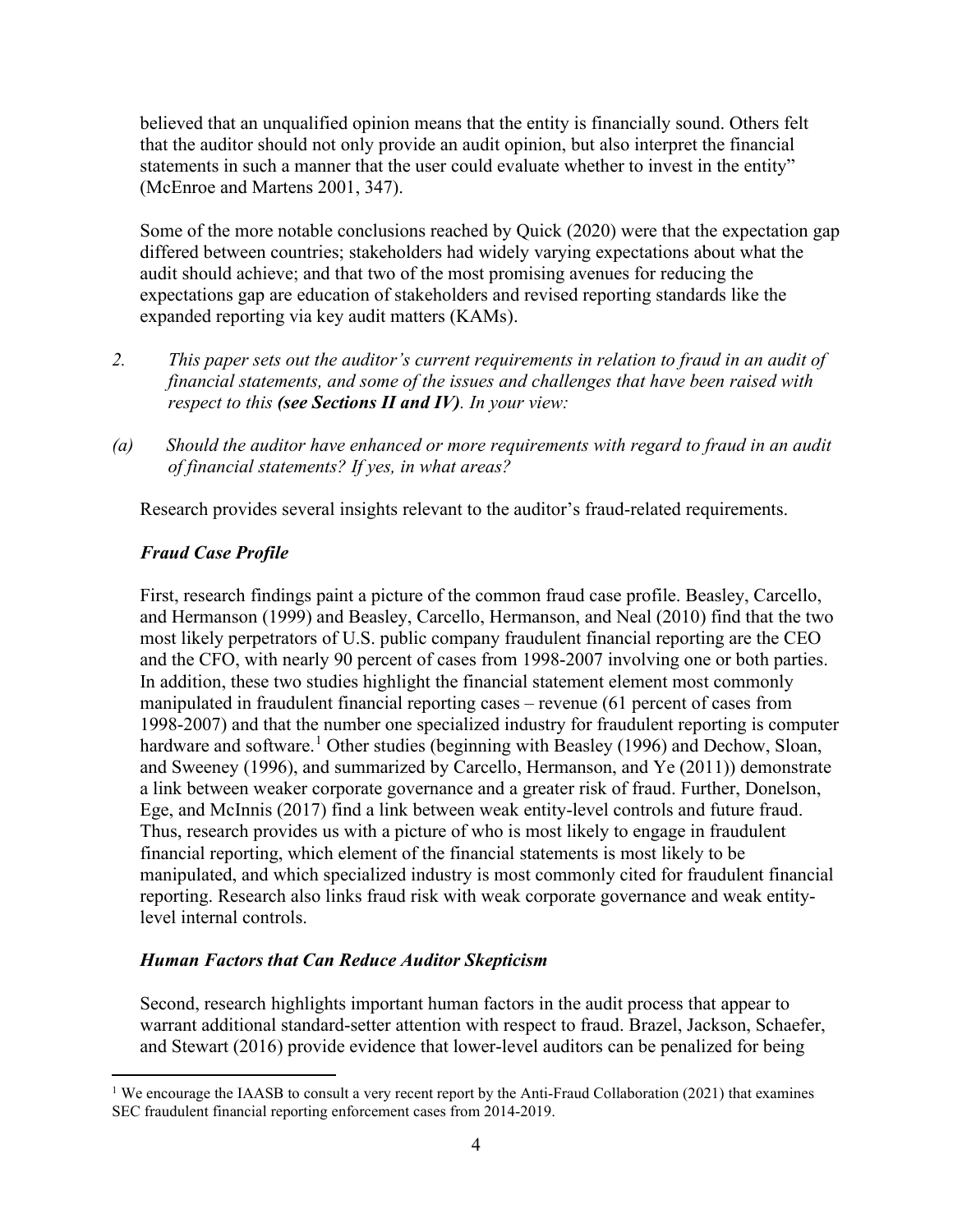skeptical. Specifically, the authors find, in an experimental setting, that "…evaluators penalize auditors who employ an appropriate level of skepticism, but do not identify a misstatement." In other words, auditor skepticism becomes a negative factor in a performance review if there is no misstatement detected. Other studies (Bennett and Hatfield 2013; Olsen 2017; Eutsler, Norris, and Trompeter 2018) find that clients' personalities and behaviors can affect auditors' collection of evidence and skepticism. There appear to be several human factors that can serve to reduce auditor skepticism, along with longestablished auditor concerns about time budgets and client relations, which can create incentives not to find red flags or other problems (e.g., Nelson 2009; Hurtt, Brown-Liburd, Earley, and Krishnamoorthy 2013; Brazel et al. 2016; Brazel, Gimbar, Maksymov, and Schaefer 2019). In addition, research on SEC sanctions against audit firms in fraudulent financial reporting cases highlights the prevalence of auditors documenting red flags that suggest possible misstatement or fraud but failing to appropriately change the nature and extent of audit testing in response to those red flags (Beasley, Carcello, and Hermanson 2000; Beasley, Carcello, Hermanson, and Neal 2013). Beasley et al. (2013, 4) note: "In some cases, the auditor failed to adjust audit procedures to gather sufficient competent evidence in light of risks identified and documented by the audit team." Overall, human factors can reduce auditor skepticism, and SEC sanctions of auditors often focus on the auditor's failure to follow-up on identified risks.

### *Human Elements in Fraudulent Financial Reporting*

Third, research highlights important human elements in fraudulent financial reporting that appear to warrant additional standard-setter attention. Wolfe and Hermanson (2004) note that the classic fraud triangle focuses mainly on the setting, not the person who may commit fraud. The authors propose a fraud diamond that adds 'capability' to commit fraud as a fourth factor. Capability reflects the skill set needed to commit fraud (intelligence, position, ego, lying skills, coercion skills, and ability to handle stress). Further, Boyle, DeZoort, and Hermanson (2015) find that auditors using a fraud diamond practice aid assess fraud risk 17 percent higher than auditors using a fraud triangle practice aid. Thus, requiring auditors to specifically assess the CEO's capability results in higher fraud risk assessments.

#### *Models to Predict Fraud*

Finally, researchers have developed useful fraud prediction models, including those by Beneish (1999) and Dechow, Ge, Larson, and Sloan (2011). These efforts use archival data to build models indicating lower or higher risk of fraudulent financial reporting. For example, Dechow et al. (2011, 21) develop an F-score measure of fraud risk, finding "...while only 20 percent of the public firms have an F-score greater than 1.4, over 50 percent of misstating firms have F-scores of 1.4 or higher." Such efforts to develop fraud prediction models may be extremely useful to audit firms. With increased use of data analytics, the potential for even more robust fraud prediction models is great.

In summary, when it comes to fraudulent financial reporting and auditing, research suggests that: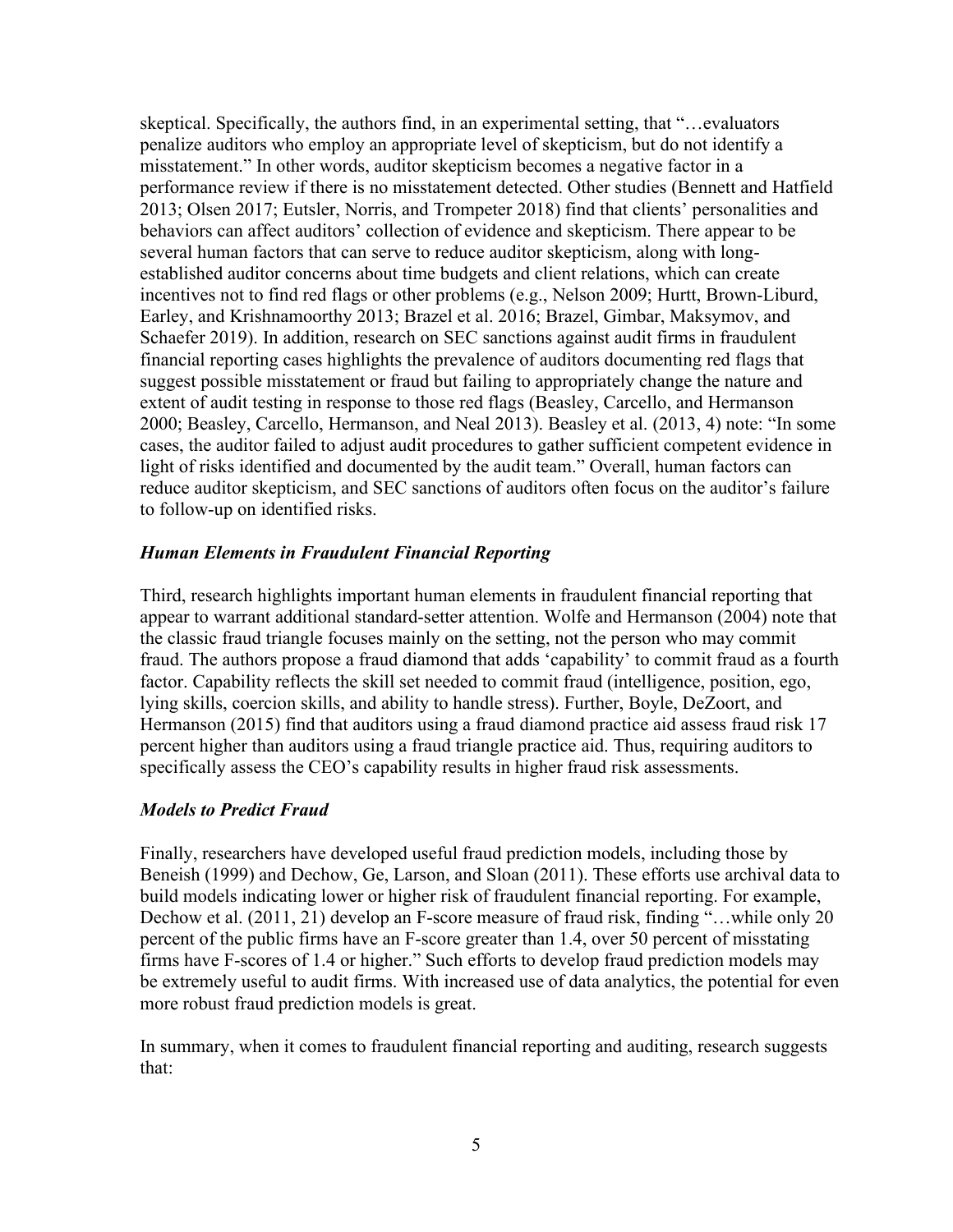- The CEO and CFO are the most likely perpetrators of fraudulent financial reporting.
- Fraudulent financial reporting is most likely to involve revenue misstatements, and computer hardware and software is the most common specialized industry setting for fraudulent financial reporting.
- Fraudulent financial reporting is associated with weak corporate governance and weak entity-level controls.
- Auditors often have incentives not to be skeptical.
- Auditors sometimes document fraud red flags and fail to follow up adequately.
- The fraud triangle places relatively little emphasis on the person committing fraud.
- Auditors who use a fraud diamond practice aid (which includes a focus on the CEO's capability to commit fraud) assess fraud risk higher than those who use a fraud triangle practice aid.
- There are promising fraud prediction models that can highlight higher-risk situations.

Based on the research findings, we believe that auditor requirements related to fraud should call attention to the role of the CEO and CFO, revenue misstatements, technology companies, governance and internal control strength, auditor disincentives to be skeptical, risks of auditors documenting but not pursuing fraud red flags, the impact of assessing management's capability to commit fraud, and the potential to statistically predict fraud risk. Such auditor focus can help to address the performance and evolution gap components of the expectation gap.

- *2(b) Is there a need for enhanced procedures only for certain entities or in specific circumstances? If yes:* 
	- *(i) For what types of entities or in what circumstances?*
	- *(ii) What enhancements are needed?*
	- *(iii) Should these changes be made within the ISAs or outside the scope of an audit (e.g., a different engagement)? Please explain your answer.*

Based on the discussion above, we believe that auditors' fraud focus and level of skepticism should *increase* in the presence of:

- Highly capable CEOs and CFOs (i.e., intelligence, position, ego, lying skills, coercion skills, and ability to handle stress).
- Revenue accounts that provide opportunity for manipulation.
- Computer hardware and software companies.
- Weak corporate governance.
- Weak internal controls.
- Statistical models indicating a higher risk of fraud.

In addition, we believe that there are two additional areas of concern:

• **Large companies** – While the median (i.e., middle) fraud company is relatively small, large companies present unique fraud risks because of the magnitude of the potential negative effects to the market. Beasley et al. (2010) note the tremendous increase in the size of fraudulent financial reporting cases from 1987-1997 (average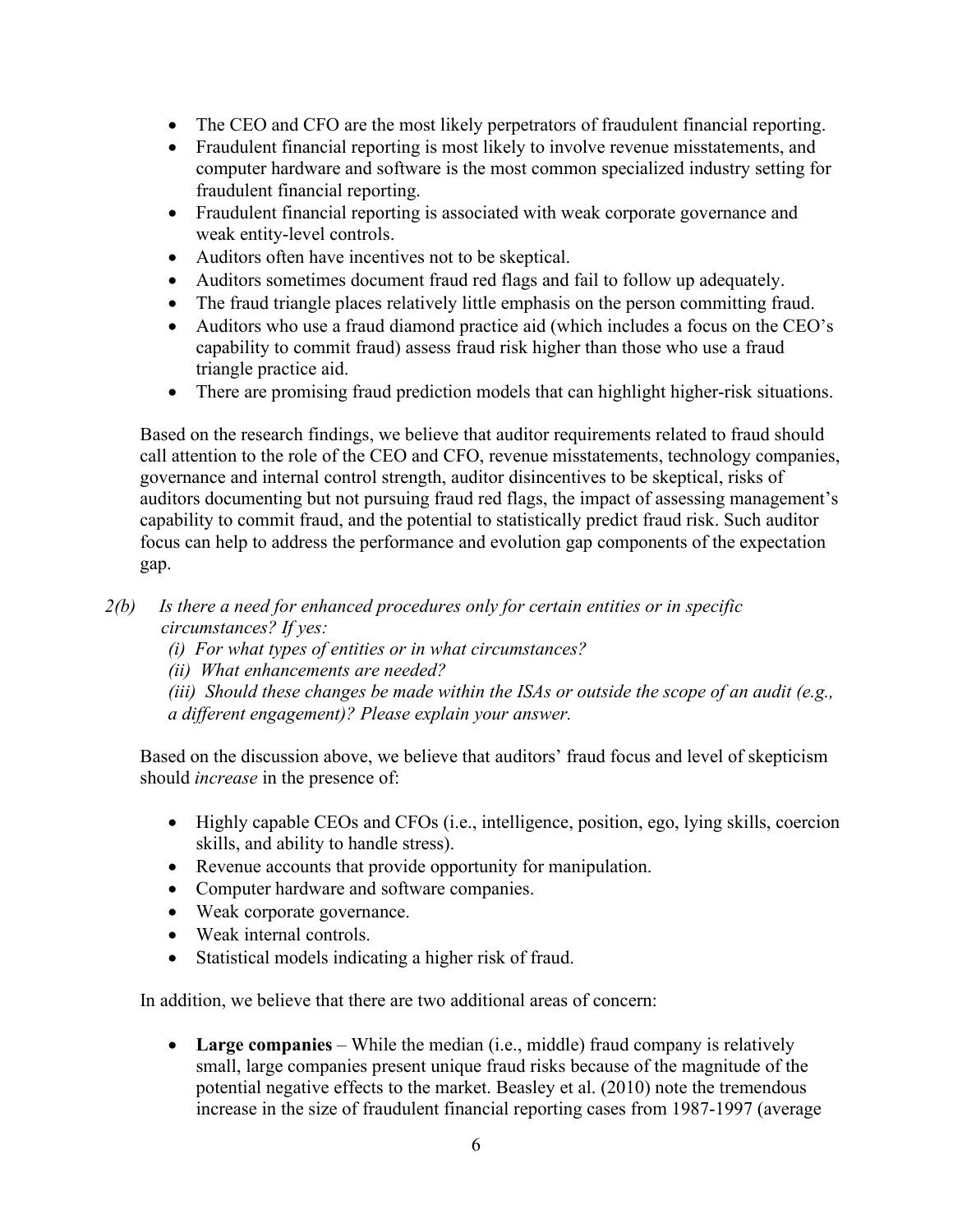misstatement of \$25 million) to 1998-2007 (average misstatement of \$400 million). Large fraud cases cause major investor losses, expose auditors to significant legal liability, generate bad publicity for the profession, and often lead to financial regulation reform (Clikeman 2019).

• **Whistleblower complaints or external criticism of financial reporting** – Many of the prominent fraudulent financial reporting cases in history have been preceded by or discovered due to whistleblower complaints or external criticism of the company's financial reporting (media accounts, negative analyst reports, etc.) (Clikeman 2019).

Overall, we believe that ISAs should address the auditor's need to increase the focus on fraud and the level of skepticism in the presence of any of the conditions stated above, even more so in the presence of several of these conditions. For example, large companies, especially those facing whistleblower complaints or external criticism of their financial reporting, warrant enhanced auditor focus on fraud and greater skepticism.

More broadly, noted above are certain factors that research highlights as being relevant to the auditor's consideration of fraud. Their relevance is applicable to all entities, but they will manifest to varying degrees across different entities. While we believe that the auditor's procedures should be tailored to the unique circumstances of each entity, consideration of the factors that suggest an elevated fraud risk should be required for all entities.

Finally, we call the Board's attention to research by Dyck, Morse, and Zingales (2010) revealing that auditors detect relatively few corporate fraud cases (10 percent from 1996- 2004), suggesting potential for improved auditor performance in the fraud domain. The authors also find that auditor detection of corporate fraud increased in the wake of the large accounting scandals, the Sarbanes-Oxley Act, and SAS No. 99 (AICPA 2002). This suggests that changes in fraud-related regulations and standards can help to shape auditor performance.

*2(c) Would requiring a "suspicious mindset" contribute to enhanced fraud identification when planning and performing the audit? Why or why not? (i) Should the IAASB enhance the auditor's considerations around fraud to include a "suspicious mindset"? If yes, for all audits or only in some circumstances?* 

We believe that a "suspicious mindset" in the presence of factors listed in 2(b) above, as well as other relevant factors, would contribute to the identification of fraud. Beasley et al. (2013) find that in 60 percent of enforcement actions against auditors in fraud cases, the SEC alleges insufficient auditor skepticism. The authors state (p. 3), "…some of the cases examined highlight challenges in maintaining appropriate levels of professional skepticism that affect the auditor's mindset. Interestingly, the concept of professional skepticism has been embedded in auditing standards for decades; however, in some cases auditors may have struggled in maintaining an appropriate mindset throughout the various stages of the audit process."

Several studies have examined the impact of mindset on skepticism. For example, Hurtt, Eining, and Plumlee (2011) find that auditors who rate higher on trait skepticism (have a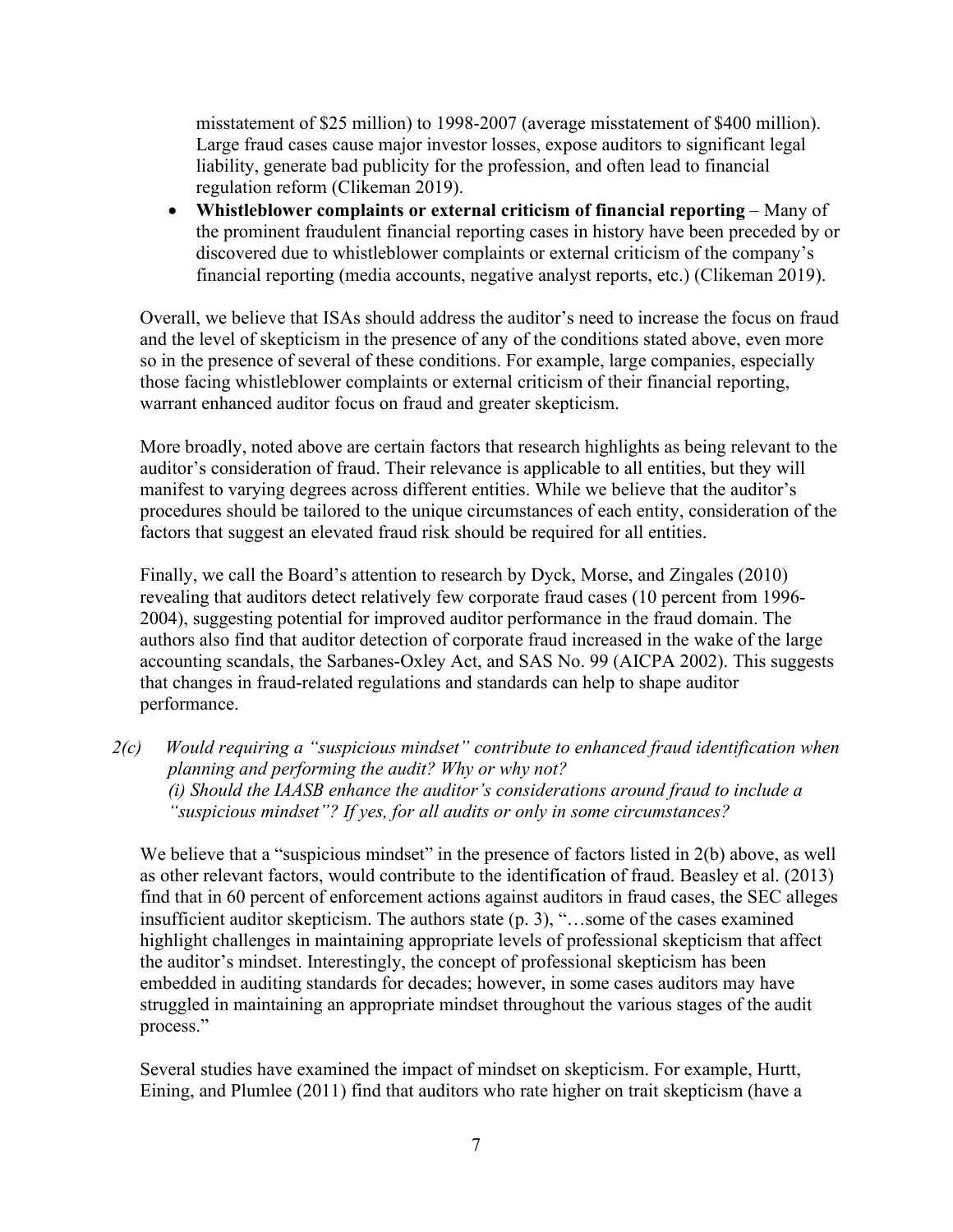more questioning mind) tend to exhibit higher levels of skepticism. Similarly, Bowlin, Hobson, and Piercey (2015) find that having participants assess dishonesty versus honesty could improve audit quality. In addition, Quadackers, Groot, and Wright (2014) find that where auditors fall on a scale of presumptive doubt is predictive of their skepticism. While it appears based on research that a suspicious mindset would likely enhance auditors' considerations around fraud, it is less clear whether it should apply for all audits or whether it might be more effective if it applied only in some circumstances (i.e., when there is elevated fraud risk). It is also unclear what the costs would be related to requiring auditors to have a suspicious mindset (e.g., additional audit fees, conservative bias in estimates, etc.).

*2(d) Do you believe more transparency is needed about the auditor's work in relation to fraud in an audit of financial statements? If yes, what additional information is needed and how should the information be communicated (e.g., in communications with those charged with governance, in the auditor's report, etc.)?*

Yes, more transparency is needed about the auditor's work related to fraud, as the above responses have illustrated the extent of the expectation gap between financial statement users and auditors still persists. The IAASB Fraud and Going Concern Roundtables noted that transparency regarding the auditor's fraud-related work could: 1) close the expectation gap and 2) generate robust discussion between the auditor and those charged with governance to better challenge management (IAASB 2020).

### *Additional Fraud Information Needed*

Auditing standards related to the auditor's responsibility related to fraud have evolved over time to provide guidance on the how the auditor should perform fraud-related tasks such as the identification of fraud risks, the conduct of fraud brainstorming sessions, and the communication of identified fraud (AICPA 2002; PCAOB 2003; IAASB 2004). However, there has not been a specific requirement to include explicit statements on fraud-related tasks in communications to those charged with governance and/or in the audit report. Specifically, succinctly stating the fraud-related tasks performed and their related limitations may serve to significantly narrow the expectation gap. For example, adding a sub-category such as, "Auditor's Responsibility Related to Fraud", will provide a clear description of the auditor's responsibility in this area (see the section below, Audit Report, for additional discussion). This additional modification will explicitly communicate the client-specific, fraud-related procedures to those responsible for management oversight (i.e., board of directors/audit committee) and those relying on the financial statements (i.e., investors and other stakeholders). This rationale is consistent with the transparency and accountability literature presented by regulators in support of the partner identity disclosure rule (PCAOB 2009) and the inclusion of CAMs/KAMs in the auditor's report (PCAOB 2011a).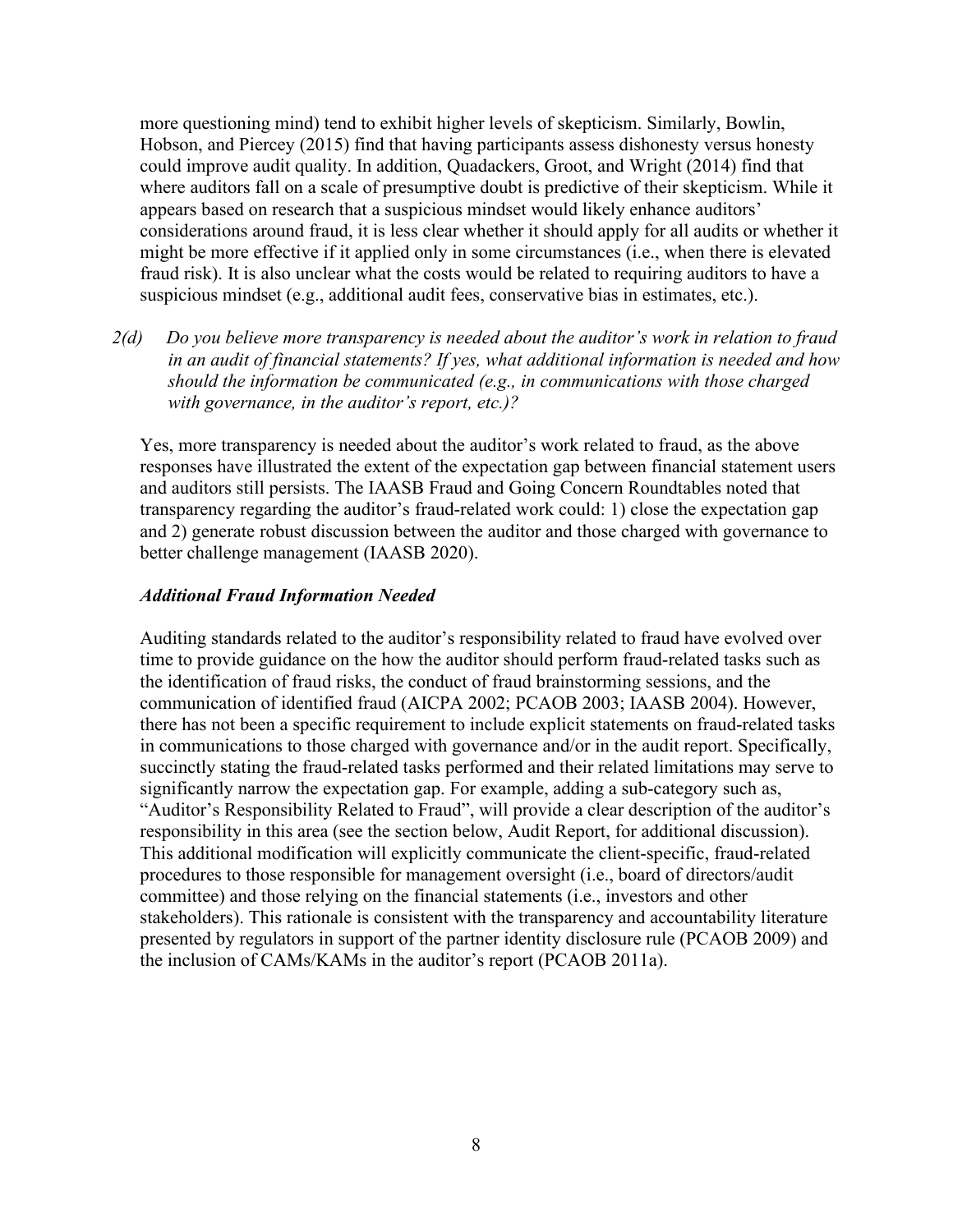#### *Communication with Those Charged with Governance*

Per the discussion above on the links between good governance and reduced fraud risk (see Carcello et al. 2011), including specific discussion regarding the auditor's responsibility for fraud as a required communication with those charged with governance could assist with the entire board's understanding of fraud and the related tasks undertaken at their respective entity. Adding the required communication and increasing the frequency of the communication could contribute to the efficacy of those charged with governance in reducing the likelihood of fraud.<sup>[2](#page-8-0)</sup>

#### *Audit Report*

Recent audit standard-setting has changed the substance and form of the audit report to include additional disclosures related to critical or key matters that relate to audit areas of significant attention (IAASB 2015b; PCAOB 2017, 2018). Overall, fraud has not been consistently identified as an area of significant attention even with the additional procedures required by the current audit guidance.<sup>[3](#page-8-1)</sup> One concern noted in the deliberations regarding expanded audit disclosure was the increased likelihood of auditor liability (PCAOB 2011a, 2011b). Reffett (2010) provided evidence that supported this view by showing that evaluators held auditors more liable when they performed procedures to investigate fraud and did not identify the fraud. However, Brasel, Doxey, Grenier, and Reffett (2016) found opposite evidence when evaluating critical audit matter disclosures. In this setting, evaluators are less likely to hold auditors liable in the presence of "ex ante risk disclosures" that forewarn of potential misstatements. As such, a specific discussion regarding fraud risk in the audit report may reduce the expectation gap without increasing auditor liability. The IAASB could consider guidance to prompt auditors to evaluate whether a tailored fraud key audit matter is appropriate in their specific client circumstance. A specific prompt may assist with raising the stature of the specific fraud-related activities performed to the financial statement users.

*3. This paper sets out the auditor's current requirements in relation to going concern in an audit of financial statements, and some of the issues and challenges that have been raised with respect to this (see Sections III and IV).* 

Research highlights the value placed on management's representations relating to going concern and the auditor's opinion on those representations. With a few exceptions, research generally shows that auditor reporting on going concern uncertainty provides useful information (see Carson, Fargher, Geiger, Lennox, Raghunandan, and Wilkens (2013) and Geiger, Gold, and Wallage (2019) for reviews of the literature and Czerney, Schmidt, and Thompson (2019), Bédard, Brousseau, and Vanstraelen (2019), and Gutierrez, Krupa, Minutti-Meza, and Vulcheva (2020) for recent studies).<sup>[4](#page-8-2)</sup> It is, however, difficult to

<span id="page-8-2"></span><span id="page-8-1"></span><span id="page-8-0"></span><sup>2</sup> It also is notable that audit committee members exhibit little consensus about the *audit committee's* role in assessing and mitigating the risk of fraudulent financial reporting (Beasley, Carcello, Hermanson, and Neal 2009). <sup>3</sup> In the United Kingdom, one firm specifically designated fraud as a standard risk in its initial adoption of ISA 700 (UK and Ireland). However, this standardization of the key audit matters was not the intent of the Financial Reporting Council (FRC), but rather for auditors to generate client-specific risk disclosures (FRC 2016). <sup>4</sup> The academic literature most often refers to the auditor's reporting on going concern uncertainty (i.e., drawing attention to a Material Uncertainty Related to Going Concern) as a going concern modification, or terms to that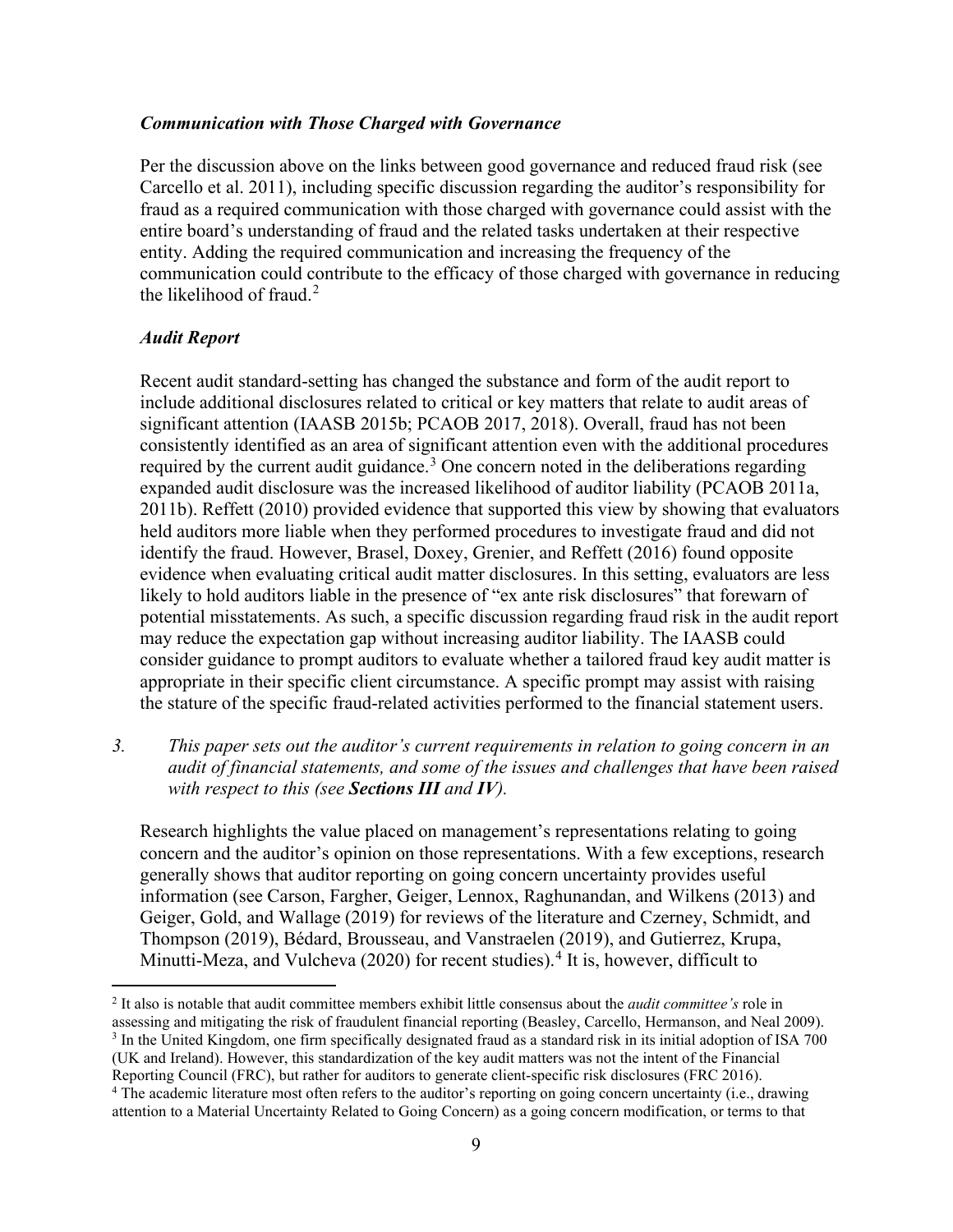disentangle the unique contribution of an auditor's reporting on going concern uncertainties versus other information reported at the same time. In this regard, Myers, Shipman, Swanquist, and Whited (2018) find that the unique information content associated with auditor reporting on going concern uncertainty may not be as pronounced as previously thought. This does not discount the importance of the auditor reporting on going concern uncertainties, as independent assurance helps drive the quality of accounting information (see DeFond and Zhang (2014) for a review). Rather, this highlights the importance of all stakeholders in the financial reporting ecosystem, as noted in the Discussion Paper.

Criticism is often levelled at auditors when entities fail (often spectacularly), in that there is a perception that auditors should have forewarned market participants of the impending collapse. Unease around the issue of going concern focuses on circumstances where there is uncertainty as to the entity's continued viability. While the interest in instances when auditors report on going concern uncertainty and the client remains viable (referred to in the literature as a Type I error) and when auditors do not report on going concern uncertainty and the client subsequently fails (referred to in the literature as a Type II error) is understandable, this should not be the benchmark against which auditor performance is evaluated, nor a reason in itself to modify auditor requirements.<sup>[5](#page-9-0)</sup> Although the auditor's reporting on going concern uncertainty may be perceived as a salient and simple shortcut when predicting failure, current requirements in International Standards on Auditing do not conceive of auditor reporting on going concern uncertainty as serving this purpose. Rather, as explained in ISA 570 (IAASB 2015a, para. 6), the auditor's responsibilities extend to concluding on the appropriateness of management's use of the going concern basis of accounting and whether a material uncertainty exists about the entity's ability to continue as a going concern. ISA 570 paragraph 18 explains a material uncertainty in terms of the impact and likelihood of events or conditions that may cast doubt on the ability of the entity to continue as a going concern. Even if the events or conditions identified eventuate, the standard does not envisage that failure necessarily follows. Improved auditor performance in reporting on going concern uncertainty, therefore, centers on the auditor's ability to identity the events or conditions that may be associated with the entity's ability to continue as a going concern, and to evaluate the likelihood and impact for the entity's future viability. Below we note, with reference to the extant literature, opportunities for the IAASB to help auditors in this regard.

A considerable amount of the research we draw on in our submission was undertaken at a time when explanatory language relating to going concern uncertainties was reported in 'Emphasis of Matter' paragraphs, rather than, as is presently the case, in a dedicated 'Material Uncertainty Related to Going Concern' section or a Key Audit Matter. Also, much of the extant literature is often situated in a U.S. setting in which there are nuanced differences from the requirements of the International Standards on Auditing (e.g., significant doubt vs. substantial doubt). We believe that the views we express are not dependent on the time the research was undertaken nor the jurisdiction within which the research was situated.

effect. To avoid confusion with circumstances in which the auditor may modify the opinion on whether the financial statements are fairly presented (or give a true and fair view), we refer to auditor reporting on going concern uncertainty.

<span id="page-9-0"></span><sup>&</sup>lt;sup>5</sup> An extensive literature examining the predictive qualities of auditors' reporting on going concern finds mixed results (e.g., Gerakos, Hahn, Kovrijnykh, and Zhou 2016; Gutierrez et al. 2020).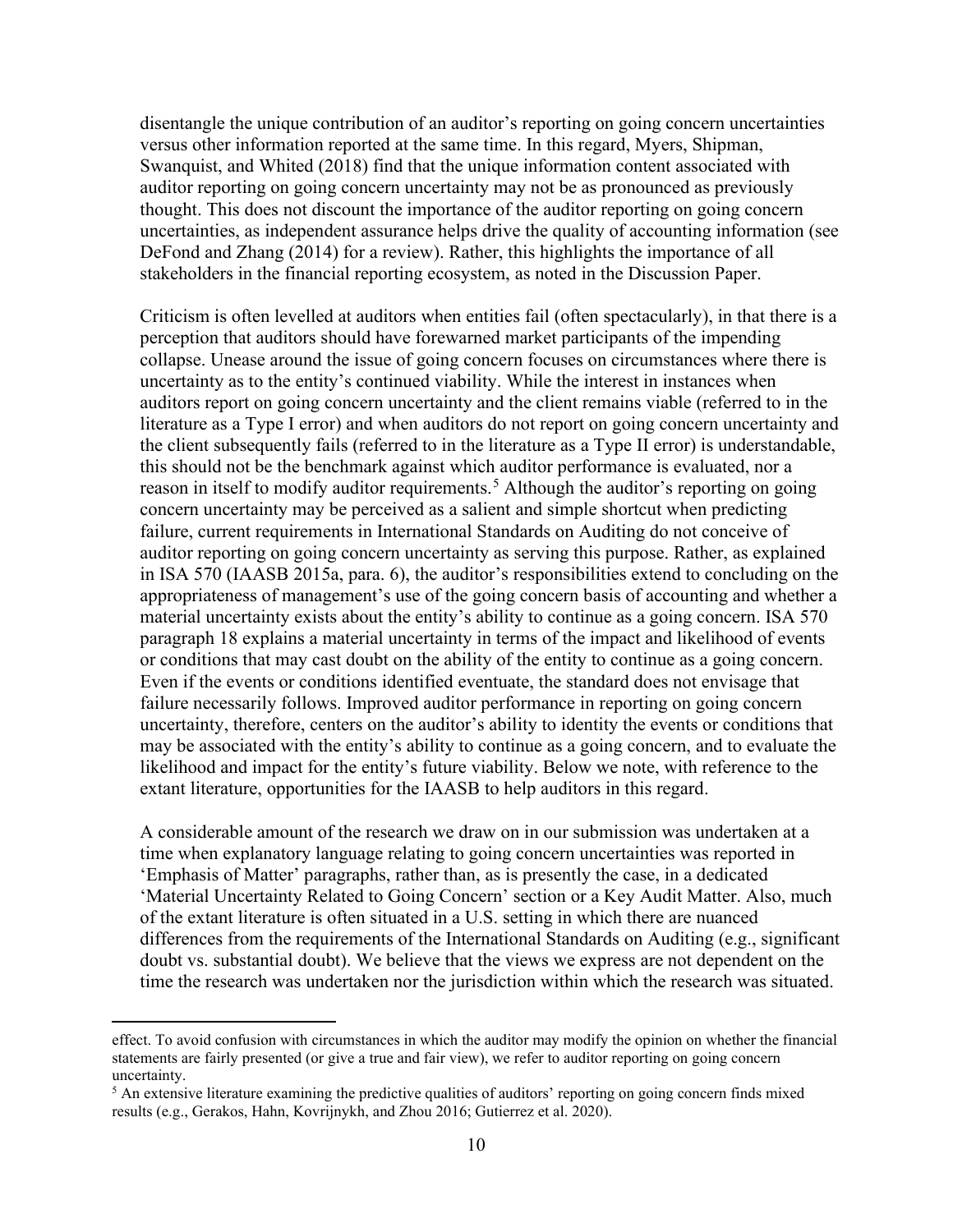In advance of addressing the specific questions, we note that going-concern disclosures are the domain of accounting standard setters, and that International Standards on Auditing should be framework neutral and should not extend requirements beyond those which are expected of management in the accounting standards. We encourage the IAASB to work closely with the IASB on this project. We note above the role of auditing in improving the quality of accounting information (see DeFond and Zhang 2014), but is assurance improving the quality of the right / best information? This is a question for the IASB, and we do not comment further on matters that are within the remit of the IASB, except when they are also within the purview of the IAASB.

### *3(a) Should the auditor have enhanced or more requirements with regard to going concern in an audit of financial statements? If yes, in what areas?*

Based on our review of the research, we believe that there are opportunities to both enhance the effectiveness of the extant requirement for auditors to "…evaluate management's assessment of the entity's ability to continue as a going concern" (ISA 570, para.12) and to expand requirements related to opining and / or communicating on management's controls / procedures over assessing and responding to going-concern risk.

An extensive body of research reports a range of client, auditor, and environmental factors that impact an auditor's decision to report on going concern uncertainties (see Carson et al. 2013 and Geiger et al. 2019). Research finds that auditor inclination to report on material uncertainty is associated with, for example, indicators of financial distress (e.g., Lennox and Kausar 2017), management plans and expectations (e.g., Bruynseels, Knechel, and Willekens 2013; Feng and Li 2014; Chen, Eshleman, and Soileau 2017), and quality of internal controls (e.g., Hammersley, Myers, and Zhou 2012).

While it is comforting that auditors appear to be sensitive to indicators of distress when making going concern judgments, the effectiveness with which these factors are used and whether there are other useful predictors of distress have also been the focus of research attention. Research has developed and tested models to assist auditors when assessing an entity's viability (e.g., Koh 1991; Hsu and Lee 2020), and other studies find associations between new variables and future viability, for example, social media sentiment (Condie and Moon 2020).

Research also highlights several factors that may impact the quality of auditor judgments relating to going concern. For example, Kim and Harding (2017) show that the interpretation of evidence relevant to going concern judgments is influenced by the views and perceived expertise of auditors' superiors, and Lambert and Peytcheva (2020) show that auditors may sub-optimally integrate different going concern evidence items. Like other judgments, those relating to going concern are influenced by numerous heuristics and biases (see Bonner 2008), and research in other areas of the audit function (in particular areas with a future orientation such as opining on management's estimates) is likely to influence the veracity with which auditors employ indicators of distress.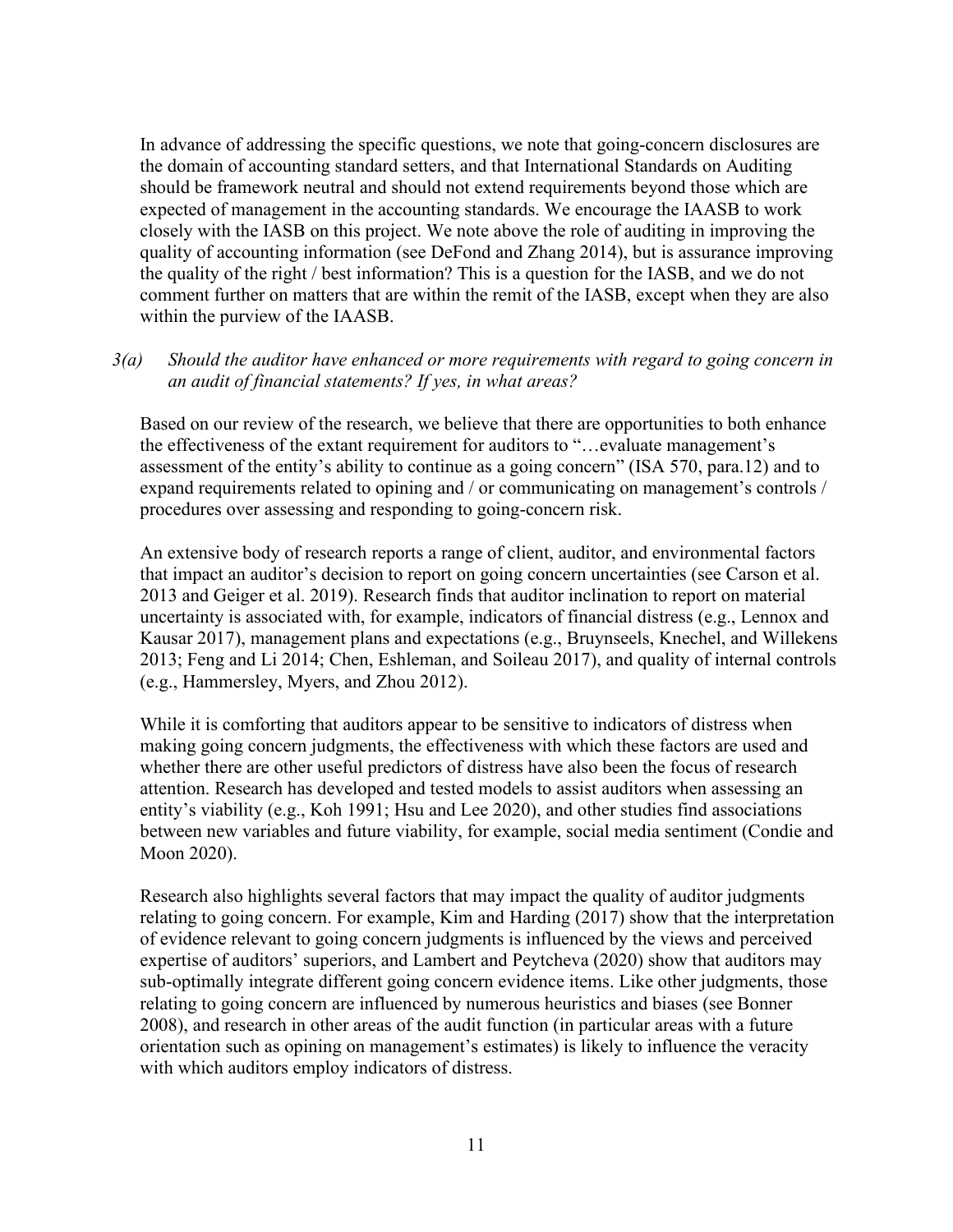With this literature in mind, we believe that there is an opportunity for the IAASB to improve practice in this area, and reduce the expectation gap, by drawing on the findings of this research to help auditors meet the extant requirement to "…evaluate management's assessment of the entity's ability to continue as a going concern" (ISA 570, para. 12) and fulfill additional requirements where events or conditions casting significant doubt on the entity's ability to continue as a going concern exist (para.16).

While paragraphs A3 and A16 guide auditors in terms of events or conditions that may indicate a threat to the entity's continued viability (para. A3) and audit procedures they may consider employing in response to the identification of such events or conditions (para. A16), we believe that there is an opportunity for the IAASB to update this guidance in light of research highlighting factors having a positive and negative impact on assessments of future viability. This could be done by way of changes to the "Application and Other Explanatory Material" or, ideally (in order to facilitate responsiveness to new information and preserve the principles based and framework neutral nature of international standards), "Guidance Statements" issued outside of the standard. We caution, however, that care needs to be exercised to restrict / frame such guidance in terms of evaluating management's assessment rather than extending the assessment beyond that which is required in accounting standards.

We also note research highlighting that an auditor opining on internal control over financial reporting is associated with improvements in the quality of both controls and financial reporting (Ashbaugh-Skaife, Collins, Kinney, and LaFond 2009; Bedard and Graham 2011; Ge, Koester, and McVay 2017; Kravet, McVay, and Weber 2018; Carnes, Christensen, and Lamoreaux 2019). Based on this research, it is possible that requiring auditors to opine on the procedures management used to assess going concern risk factors, or to otherwise communicate this information to those charged with governance, will lead to improvements in going concern judgments and disclosures. We draw attention to the fact that we are making inferences from a different, albeit related, area. However, to the extent that there is an appetite among all stakeholders in the financial reporting ecosystem to significantly improve reporting on going concern uncertainty, this may be one way to meaningfully 'move the dial'.

In addition, we encourage the IAASB's ongoing collaboration with the IESBA and jurisdictional regulators regarding auditor independence. Although research reports mixed evidence on whether threats to independence (e.g., the provision of non-audit services, fee dependence, tenure) are associated with the propensity to report on going concern uncertainties (e.g., Blay and Geiger 2013; Hossain, Monroe, Wilson, and Jubb 2016; Wu, Hsu, and Haslam 2016; Hallman, Imdieke, Kim, and Pereira 2020), the consequences of reporting on going concern uncertainty for the client, shareholders, and the auditors themselves (see Geiger et al. 2019) make auditor independence critical to audit quality in this area.

Related to auditor requirements about going concern, paragraph 16 in the extant ISA 570 is unclear, and the potential for different interpretations of ambiguous terms such as 'substantial doubt' (or by implication 'significant doubt'), has the potential to contribute to the expectation gap (e.g., Almer and Brody 2002). In this regard, we note the IAASB's interest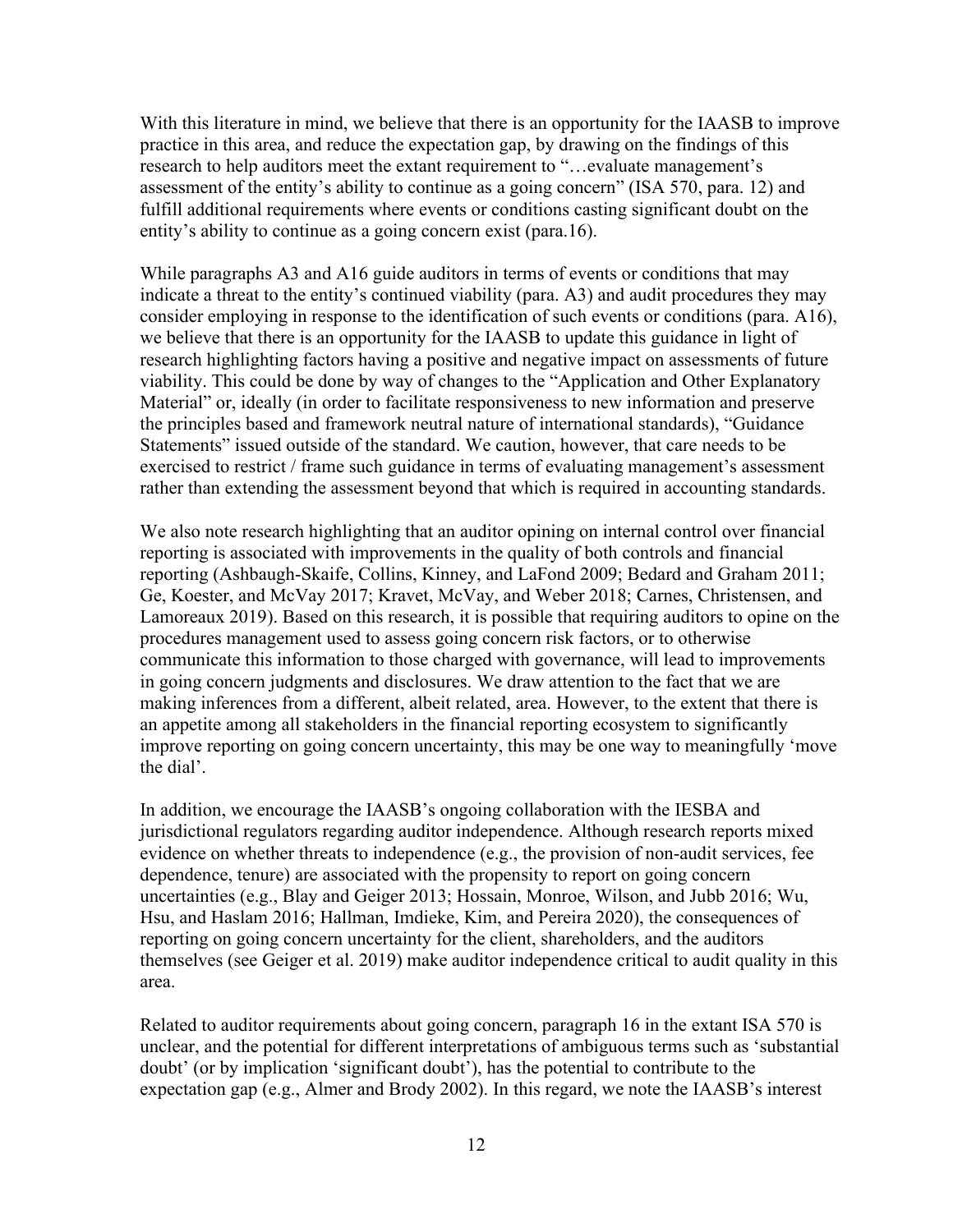in "perspectives on what more is needed to narrow the knowledge gap with regard to the meaning of material uncertainty related to going concern."

Without commenting on the source of any difference in the understanding of what material uncertainty refers to (i.e., it may not only be a knowledge gap), we believe that there are opportunities for the IAASB to clarify the meaning of this term and facilitate a more consistent interpretation. In applying paragraphs 16 and 18 of ISA 570, the auditor must interpret the meaning of several likelihood / probability terms. The auditor, consciously or subconsciously, must apply a probability threshold around what they consider 'doubt' to mean, how probable is 'may', and what is the degree of indeterminacy for there to be sufficient 'uncertainty' Moreover, these likelihood / probability terms are further clouded with the inclusion of modifiers, that is, *significant* doubt and *material* uncertainty. Research suggests that there are differences in the way these likelihood / probability terms are interpreted across auditors, and between auditors and other stakeholders.

Amer, Hackenbrack, and Nelson (1994) report substantial variation in the way different auditors interpret probability phrases. With specific reference to going concern uncertainty and putting aside the lack of clarity around the events or circumstances for which probability / likelihood thresholds are being established, Ponemon and Raghunandan (1994) report auditors applied an average threshold of 56 percent when determining if there is substantial doubt (i.e., substantial doubt arises when the auditor believes there is a greater than 56 percent chance of bankruptcy). By comparison, Davis and Ashton (2002) report that auditors in their study applied an average threshold of 39 percent. Moreover, and of concern for the expectation gap, Ponemon and Raghunandan (1994) find that the interpretation of substantial doubt varies across different users and between users and auditors. Interestingly, Ittonen, Tronnes, and Wong's (2017) analysis of the data reported in Carson et al. (2013) shows that the probability of an entity going bankrupt following the issuance of a going concern modification is considerably less than the thresholds indicated by auditors and users to interpret significant doubt. Furthermore, cultural and translation issues may mean that cross nation differences in the interpretation of likelihood / probability expressions are to be expected (e.g., Doupnik and Richter 2003), a consideration clearly of concern to the IAASB.

We highlight that much of the research on this issue was undertaken some time ago and the meanings attached to probability / likelihood phrases may have changed over time. In addition, the research on going concern uncertainty has focused on the term 'significant doubt' as employed in the U.S. standard rather than 'substantial doubt' as employed in the IAASB standard). [6](#page-12-0) We see no reason, however, to believe that *differences* in interpretation across participants in the financial reporting ecosystem do not persist in a contemporary environment.

While reporting on going concern uncertainty must, necessarily, involve probability thresholds, we believe that there is an opportunity for the IAASB (in collaboration with the IASB in that IAS 1 contains similar probability / likelihood phrases and the auditor's requirements must be aligned with the accounting standards) to reduce the number of

<span id="page-12-0"></span><sup>&</sup>lt;sup>6</sup> Daugherty, Dee, Dickins, and Higgs (2016) find that auditors perceive a higher threshold for probability of failure when interpreting substantial doubt (67%) rather than significant doubt (60%).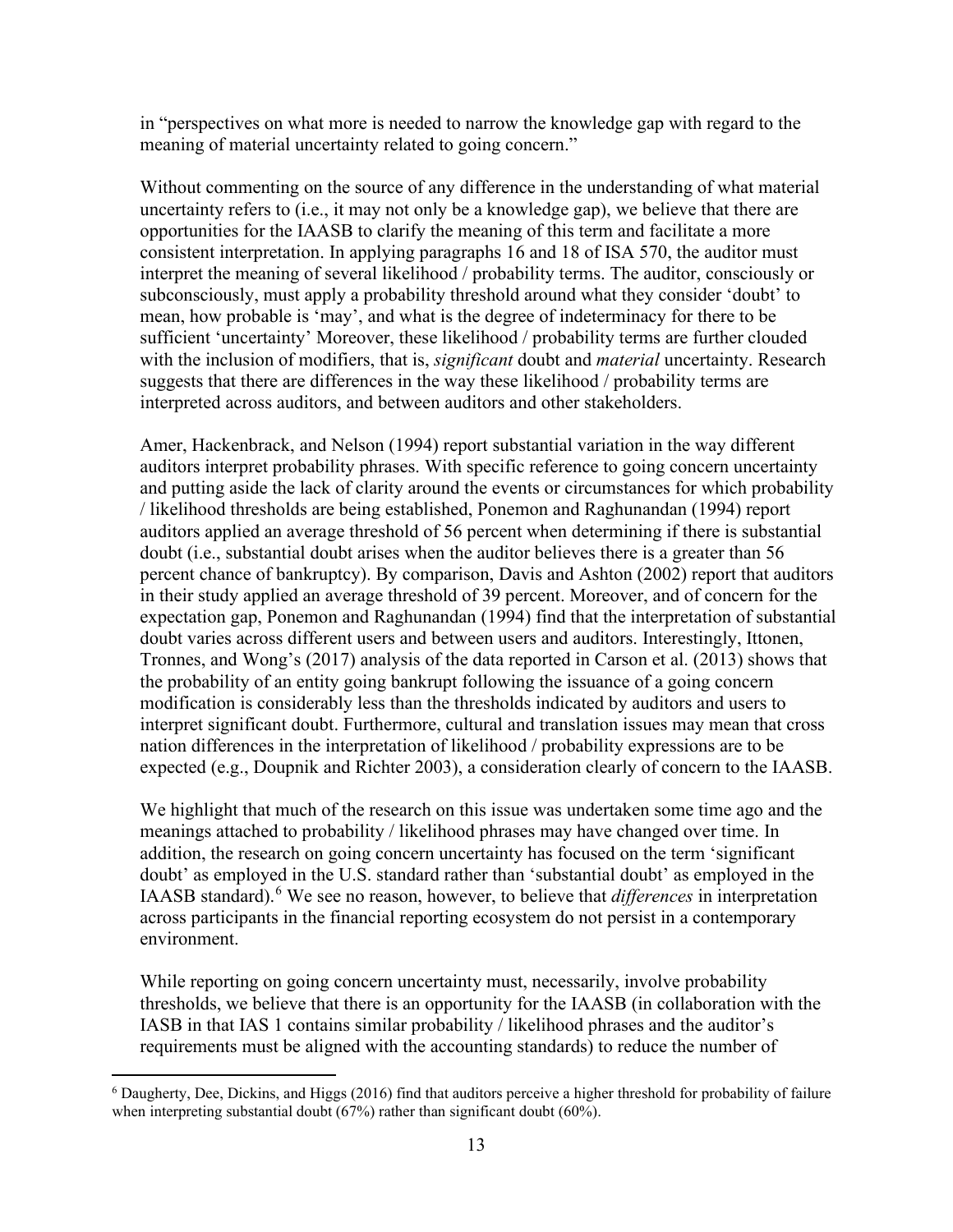likelihood / probability phrases by, in the first instance, specifying what is to be achieved in reporting on going concern uncertainty and, then, identifying an appropriate probability phrase that minimizes variation and achieves the predetermined objective. Research in psychology shows that the interpretation of likelihood / probability phrases is context dependent, influenced by factors such as perceived base rates and the severity / consequence of the event to which the probability phrase relates (e.g., Weber and Hilton 1990). Given the severity and consequence of an entity's failure, it may be necessary to employ a unique likelihood phrase, but research will be needed to inform such a decision.

Also relevant to auditor requirements in relation to going concern (both current and potential future requirements) is the need for the IAASB to be mindful of whether such requirements extend beyond the bounds of circumstances where reasonable assurance is possible. Assessing an entity's ability to continue as a going concern is highly subjective, dependent on the realization of anticipated future circumstances that may or may not occur, may occur with different magnitudes, and may be only partly (if at all) within the control of the entity. Providing reasonable (positive) assurance over these management representations is difficult.<sup>[7](#page-13-0)</sup> In this regard, as outlined in ISAE 3400, we highlight the difficulties in providing positive assurance over prospective information. The concern is not only whether auditors can provide reasonable assurance when reporting on going concern uncertainty, but also how other stakeholders in the financial reporting ecosystem perceive the level of assurance provided. Of interest is research suggesting that users may discount the level of assurance associated with future oriented information (Roebuck, Simnett, and Ho 2000; Schelluch and Gay 2006).

## *3(b) Is there a need for enhanced procedures only for certain entities or in specific circumstances?*

While there is clearly a need for auditors' procedures to be responsive to the characteristics of the entity and the prevailing circumstances, we caution against mandating different requirements for different entities or in specific circumstances. Research suggests that stakeholders may not fully understand the level of assurance provided by an audit (e.g., Epstein and Geiger 1994; Gray et al. 2011) and to mandate different requirements, depending on the type of entity or circumstance, has the potential to exacerbate this misunderstanding.

We also note research consistent with the understanding that entities might effectively 'opinion shop' (i.e., seek out auditors more amenable to the client's approach and preference) (Lennox 2000; Newton, Persellin, Wang, and Wilkins 2016; Chung, Sonu, Zang, and Choi 2019), and the introduction of enhanced requirements that apply in some circumstances might be met with client disputes over the applicability of the requirements.

While we suggest in our response to Question 3(a) that there is an opportunity to enhance the standard (or provide additional guidance) to support auditors' application of the extant requirements, and to potentially extend those requirements to opining or otherwise

<span id="page-13-0"></span><sup>&</sup>lt;sup>7</sup> See Christensen, Glover, and Wood (2012) for a similar discussion relating to the difficulties in providing reasonable assurance over certain fair value estimates.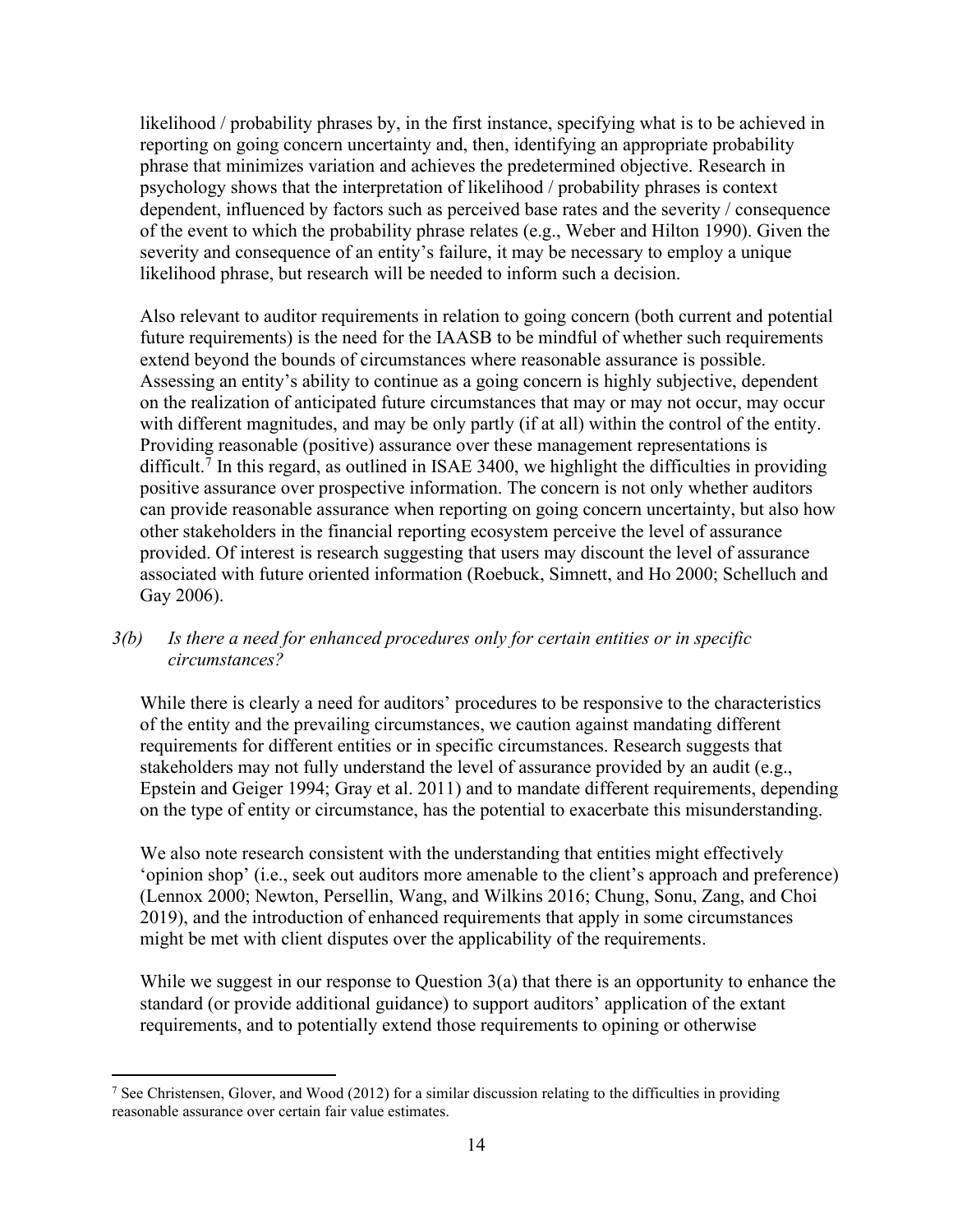communicating on management controls around going concern assessment, we are of the view that any changes should apply equally to all audited entities.

*3(c) Do you believe that more transparency is needed about the auditor's work in relation to going concern in an audit of financial statements? If yes, what additional information is needed and how should this be communicated (e.g., in communications with those charged with governance, in the audit report, etc.)?*

Research highlights that an important contributor to the audit expectation gap is the belief among many stakeholders that an auditor's opinion speaks to the future viability of the entity (e.g., Monroe and Woodliff 1994; Porter et al. 2012). Carson et al. (2013, 366) note that "the issue of interest for regulators, creditors, lawyers and other financial statement users is why auditors have failed to provide warning of impending bankruptcy for companies going bankrupt". While auditor reporting on going concern uncertainties (or the absence of such reporting) is often employed as a predictor of future viability or failure, as we note above, extant International Standards on Auditing do not envisage the current requirements to serve this role. We note that PCAOB auditing standard AS2415.04 explicitly notes that misclassification "does not, in itself, indicate inadequate performance by the auditor". We suggest that consideration be given to the inclusion of a similar explicit statement in any revision to the international standard.

Increased transparency around the work auditors perform in coming to conclusions relating to going concern uncertainty has the potential to calibrate expectations more effectively as to the extent to which the auditor's opinion speaks to future viability (Gray et al. 2011; Bédard, Coram, Espahbodi, and Mock 2016). Recent changes to auditor reporting standards were implemented, in part, to improve transparency and reduce the audit information gap (i.e., desired information about the audit performed). Regarding auditor reporting on going concern uncertainty, however, we note the boilerplate nature of the 'Material Uncertainty Relating to Going Concern' paragraph. One source of the expectation gap as it relates to going concern uncertainty is the differences in perceptions about the procedures auditors perform (Gray et al. 2011). A discussion, similar to that required for Key Audit Matters, irrespective of whether the auditor concludes there is a material uncertainty, may better serve the interests of transparency than a boilerplate paragraph included only when a material uncertainty exists.

Specifically, if the auditor judges that a material uncertainty does not exist, then there is the opportunity to speak to those issues in a more tailored way (specific to the work done) in a Key Audit Matter. Supporting the merit of more engagement-specific disclosure of work done around going concern uncertainty, Wright and Wright (2014) find that an explanation in the auditor's report of the auditor's judgment processes in resolving close calls as to going concern uncertainty reduces the extent to which investors attribute blame to auditors should the entity subsequently fail. Tempering our enthusiasm for such disclosure, however, is research reporting little effect on the expectation gap following recent expansions to the auditor's report (Gold, Gronewold, and Pott 2012; Minutti-Meza 2020; Coram and Wang 2021).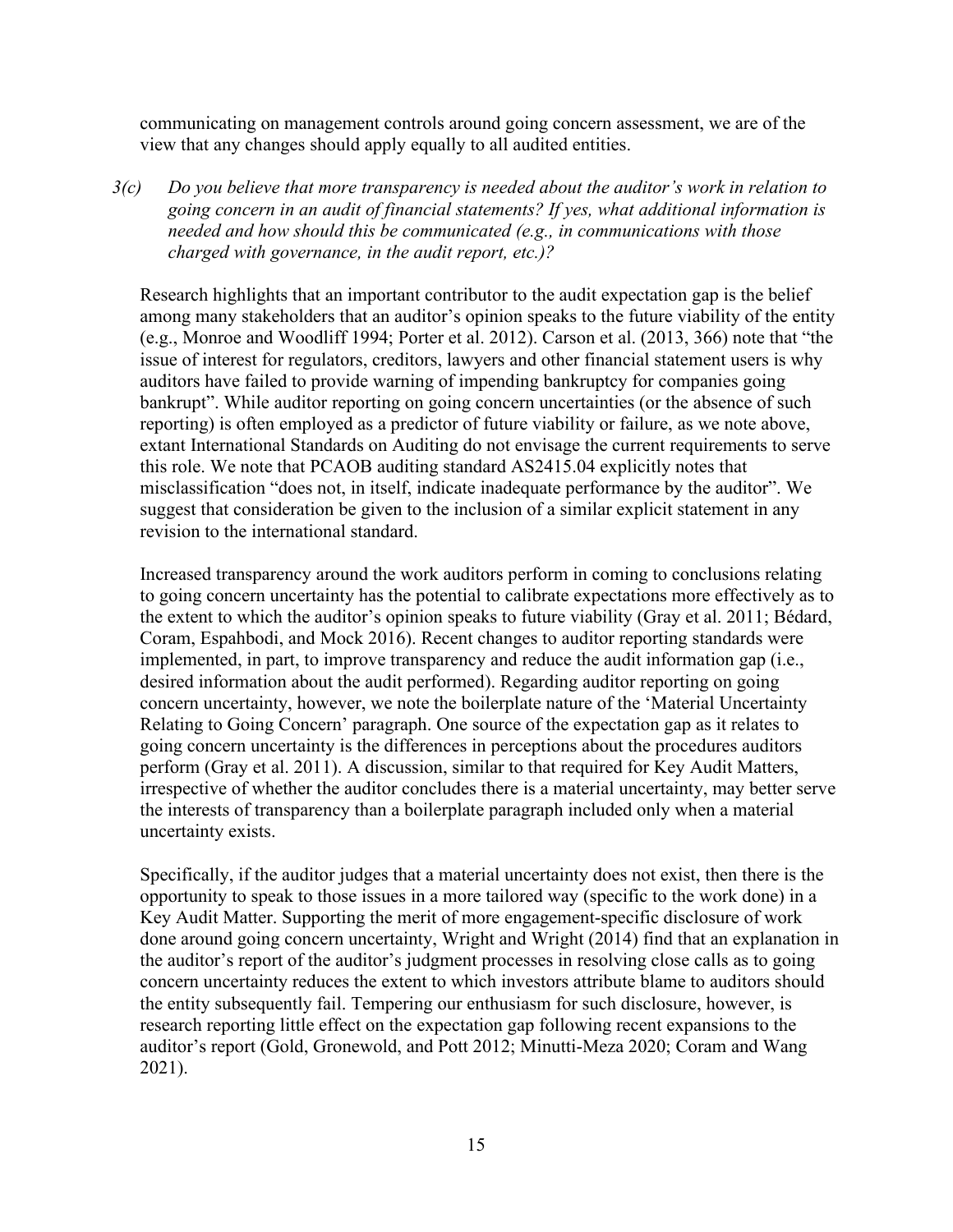As a final comment, while we believe that there are opportunities for the IAASB to improve ISA 570, we highlight the need for the IAASB to be mindful that any changes to ISA 570 might inadvertently affect the likelihood of client bankruptcy. Research suggests that auditor reporting on going concern uncertainty only negligibly increases bankruptcy likelihood (Gerakos et al. 2016). It is, however, important for the IAASB, when reflecting on any enhanced requirement, to balance having the auditor provide information relevant to bankruptcy risk with the risk of increasing client bankruptcy likelihood.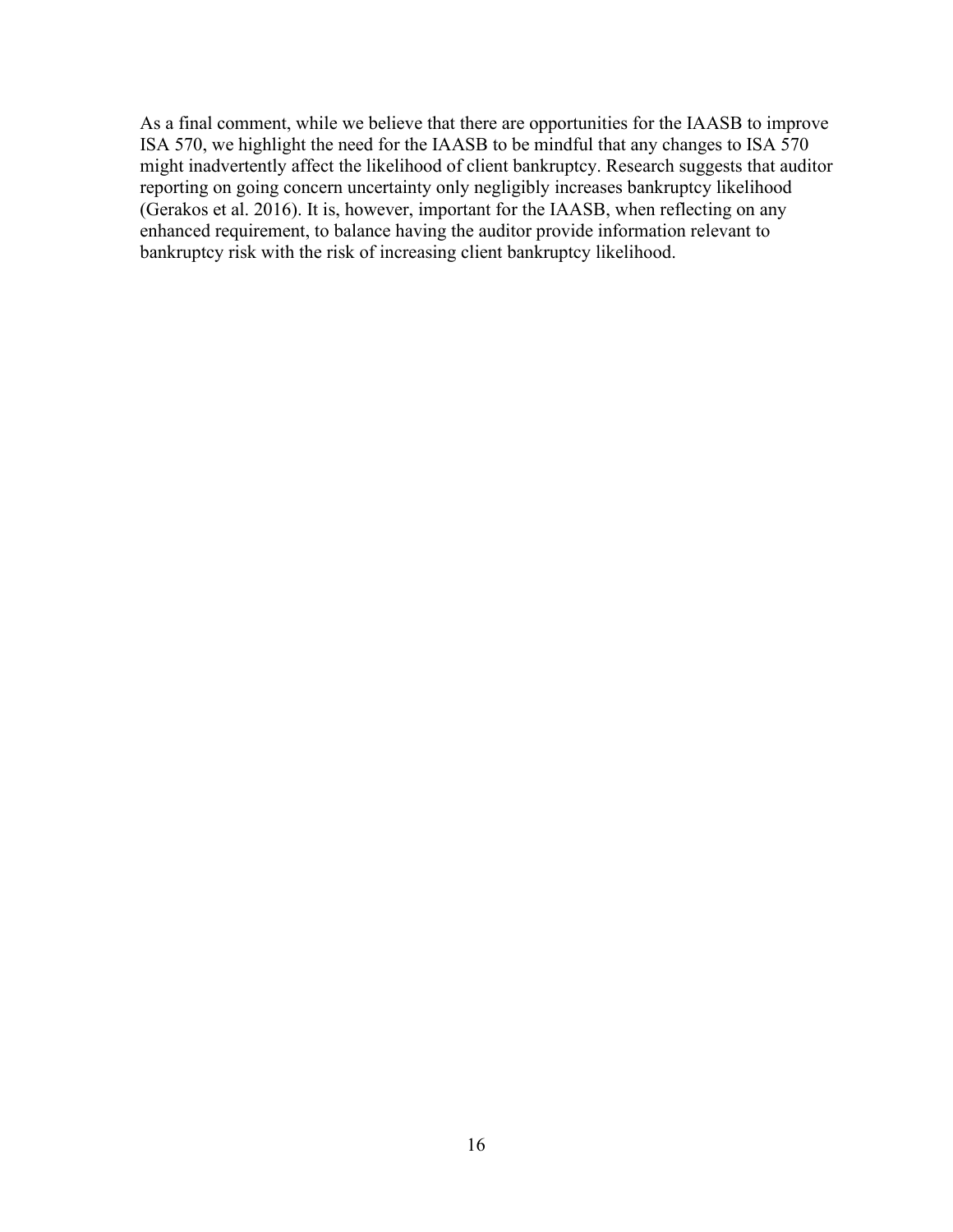#### **References**

- Alleyne, P., and M. Howard. 2005. An exploratory study of auditors' responsibility for fraud detection in Barbados. *Managerial Auditing Journal* 20 (3): 284-303.
- Almer, E. D., and R. G. Brody. 2002. An empirical investigation of context-dependent communications between auditors and bankers. *Managerial Auditing Journal* 17 (8): 478-486.
- Amer, T., K. Hackenbrack, and M. Nelson. 1994. Between-auditor differences in the interpretation of probability phrases. *Auditing: A Journal of Practice & Theory* 13 (1): 126-136.
- American Institute of Certified Public Accountants (AICPA). 2002. AU-C 240, *Consideration of Fraud in a Financial Statement Audit*, SAS No. 99. New York, NY: AICPA.
- Anti-Fraud Collaboration. 2021. *Mitigating the Risk of Common Fraud Schemes: Insights from SEC Enforcement Actions*. Washington, DC: Anti-Fraud Collaboration.
- Ashbaugh-Skaife, H., D. W. Collins, W. R. Kinney, and R. LaFond. 2009. The effect of SOX internal control deficiencies and their remediation on accrual quality. *The Accounting Review* 83 (1): 217-250.
- Baron, C. D., D. A. Johnson, D. G. Searfoss, and C. H. Smith. 1977. Uncovering corporate irregularities: Are we closing the expectation gap? *Journal of Accountancy* (October): 56- 66.
- Beasley, M. 1996. An empirical analysis of the relation between the board of director composition and financial statement fraud. *The Accounting Review* 71 (4): 443-465.
- Beasley, M. S., J. V. Carcello, and D. R. Hermanson. 1999. *Fraudulent Financial Reporting: 1987-1997, An Analysis of U.S. Public Companies*. New York, NY: Committee of Sponsoring Organizations of the Treadway Commission (COSO).
- Beasley, M. S., J. V. Carcello, and D. R. Hermanson. 2000. *Fraud-Related SEC Enforcement Actions against Auditors: 1987–1997*. New York, NY: American Institute of Certified Public Accountants (AICPA).
- Beasley, M. S., J. V. Carcello, D. R. Hermanson, and T. L. Neal. 2009. The audit committee oversight process. *Contemporary Accounting Research* 26 (1): 65-122.
- Beasley, M. S., J. V. Carcello, D. R. Hermanson, and T. Neal. 2010. *Fraudulent Financial Reporting: 1998-2007, An Analysis of U.S. Public Companies*. Durham, NC: Committee of Sponsoring Organizations of the Treadway Commission (COSO).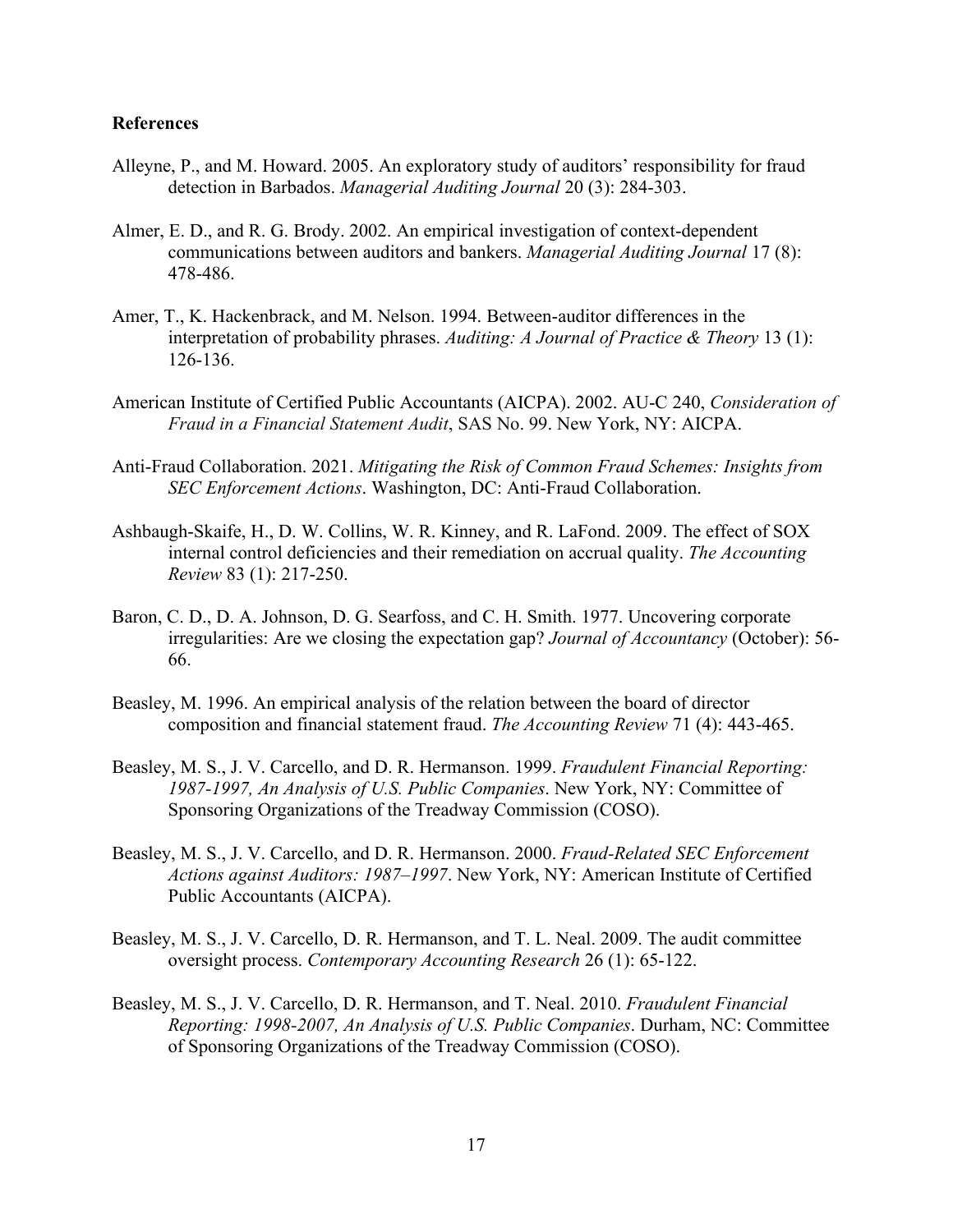- Beasley, M. S., J. V. Carcello, D. R. Hermanson, and T. Neal. 2013. *An Analysis of Alleged Auditor Deficiencies in SEC Fraud Investigations: 1998–2010*. Washington, DC: Center for Audit Quality (CAQ).
- Bedard, J. C., and L. Graham. 2011. Detection and severity classifications of Sarbanes-Oxley Section 404 internal control deficiencies. *The Accounting Review* 86 (3): 825-855.
- Bédard, J., C. Brousseau, and A. Vanstraelen. 2019. Investor reaction to auditors' going concern emphasis of matter: Evidence from a natural experiment. *Auditing: A Journal of Practice & Theory* 38 (2): 27-55.
- Bédard, J., P. Coram, R. Espahbodi, and T. J. Mock. 2016. Does recent academic research support changes to audit reporting standards? *Accounting Horizons* 20 (2): 255-275.
- Beneish, M. D. 1999. The detection of earnings manipulation. *Financial Analysts Journal* 55 (5): 24-36.
- Bennett, G. B., and R. C. Hatfield. 2013. The effect of the social mismatch between staff auditors and client management on the collection of audit evidence. *The Accounting Review* 88 (1): 31-50.
- Blay, A. D., and M. A. Geiger. 2013. Auditor fees and auditor independence: Evidence from going concern reporting decisions. *Contemporary Accounting Research* 30 (2): 579-606.
- Bonner, S. E. 2008. *Judgment and Decision Making in Accounting*. Upper Saddle River, NJ: Pearson/Prentice Hall.
- Bowlin, K. O., J. L. Hobson, and M. D. Piercey. 2015. The effects of auditor rotation, professional skepticism, and interactions with managers on audit quality. *The Accounting Review* 90 (4): 1363-1393.
- Boyle, D., F. T. DeZoort, and D. R. Hermanson. 2015. The effect of alternative fraud model use on auditors' fraud risk judgments. *Journal of Accounting and Public Policy* 34 (6): 578- 596.
- Brasel, K., M. M. Doxey, J. H. Grenier, and A. Reffett. 2016. Risk disclosure preceding negative outcomes: The effects of reporting critical audit matters on judgments of auditor liability. *The Accounting Review* 91 (5): 1345-1362.
- Brazel, J. F., C. Gimbar, E. M. Maksymov, and T. J. Schaefer. 2019. The outcome effect and professional skepticism: A replication and a failed attempt at mitigation. *Behavioral Research in Accounting* 31 (2): 135-143.
- Brazel, J. F., S. B. Jackson, T. J. Schaefer, and B. W. Stewart. 2016. The outcome effect and professional skepticism. *The Accounting Review* 91 (6): 1577-1599.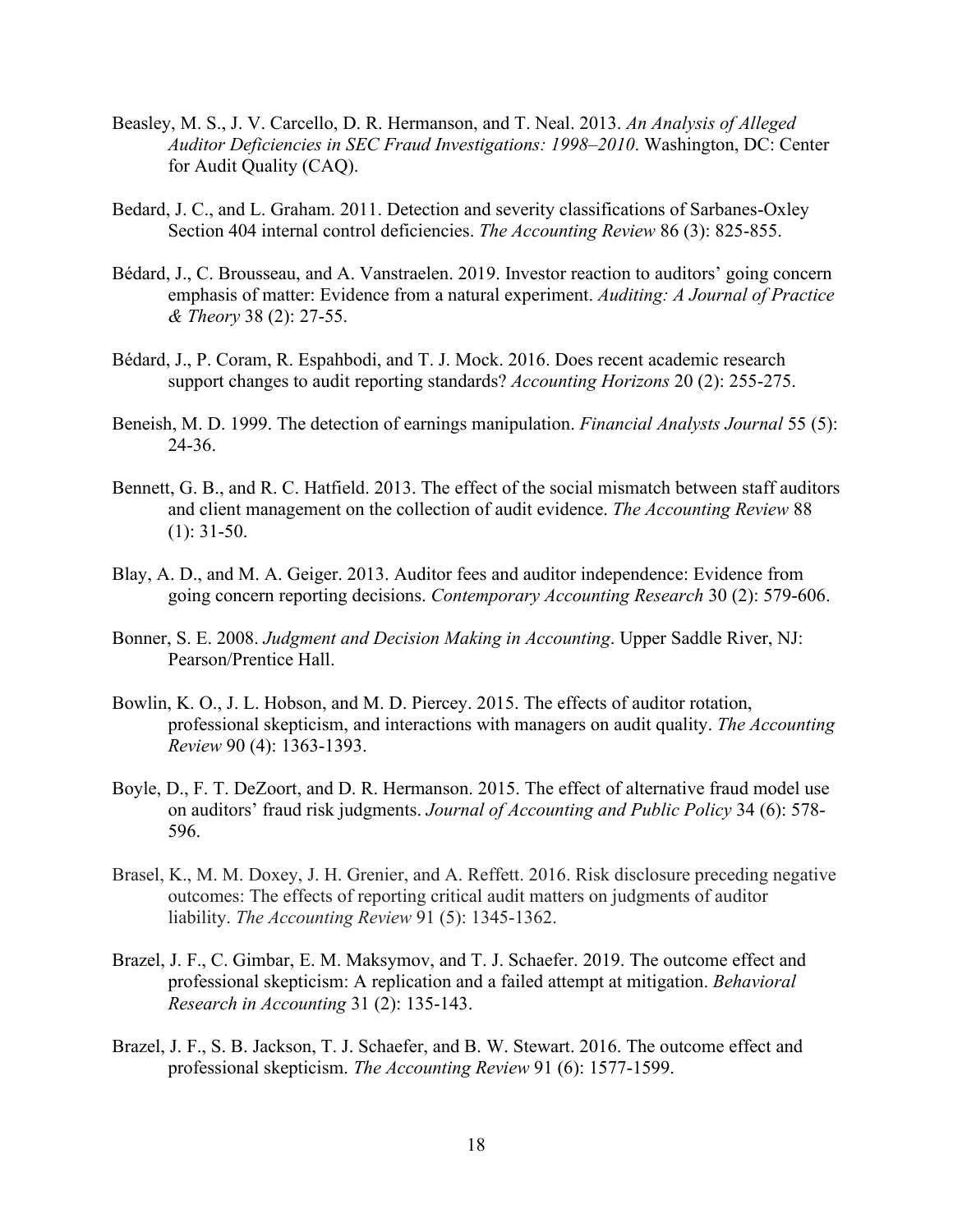- Bruynseels, L., W. R. Knechel, and M. Willekens. 2013. Turnaround initiatives and auditors' going-concern judgment: Memory for audit evidence. *Auditing: A Journal of Practice & Theory* 32 (3): 105-121.
- Campbell, J. E., and J. F. Mutchler. 1988. The "expectations gap" and going-concern uncertainties. *Accounting Horizons* 2 (1): 42-49.
- Carcello, J. V., D. R. Hermanson, and Z. Ye. 2011. Corporate governance research in accounting and auditing: Insights, practice implications, and future research directions. *Auditing: A Journal of Practice & Theory* 30 (3): 1-31.
- Carnes, R. R., D. M. Christensen, and P. T. Lamoreaux. 2019. Investor demand for internal control audits of large U.S. companies: Evidence from a regulatory exemption for M&A transactions. *The Accounting Review* 94 (1): 71-99.
- Carson, E., N. L. Fargher, M. A. Geiger, C. S. Lennox, K. Raghunandan, and M. Willekens. 2013. Audit reporting for going-concern uncertainty: A research synthesis. *Auditing: A Journal of Practice & Theory* 32 (Supplement): 353-384.
- Chen, Y, J. D. Eshleman, and J.S. Soileau. 2017. Business strategy and auditor reporting. *Auditing: A Journal of Practice & Theory* 36 (2): 63-86.
- Christenson, B. E, S. M. Glover, and D. A. Wood. 2012. Extreme estimation uncertainty in fair value estimates: Implications for audit assurance. *Auditing: A Journal of Practice & Theory* 31 (1): 127-146.
- Chung, H., C. H. Sonu, Y. Zang, and J. H. Choi. 2019. Opinion shopping to avoid a going concern audit opinion and subsequent audit quality. *Auditing: A Journal of Practice & Theory* 38 (2): 101-123.
- Church, B. K., S. M. Davis, and S. A. McCracken. 2008. The auditor's reporting model: A literature overview and research synthesis. *Accounting Horizons* 22 (1): 69-90.
- Clikeman, P. M. 2019. *Called to Account: Financial Frauds that Shaped the Accounting Profession*, Third Edition. New York: Routledge.
- Cohen Commission. 1978. *The Commission on Auditors' Responsibilities: Report, Conclusions, and Recommendations*. Manuel F. Cohen, Chairman. New York, NY: AICPA.
- Condie, E. R., and J. R. Moon. 2020. Social media, firm distress, and going concern opinions. Working Paper. Available at: [https://papers.ssrn.com/sol3/papers.cfm?abstract\\_id=3659762](https://papers.ssrn.com/sol3/papers.cfm?abstract_id=3659762)
- Coram, P. J., and L. Wang. 2021. The effect of disclosing key audit matters and accounting standard precision on the audit expectation gap. *International Journal of Auditing* (In Press).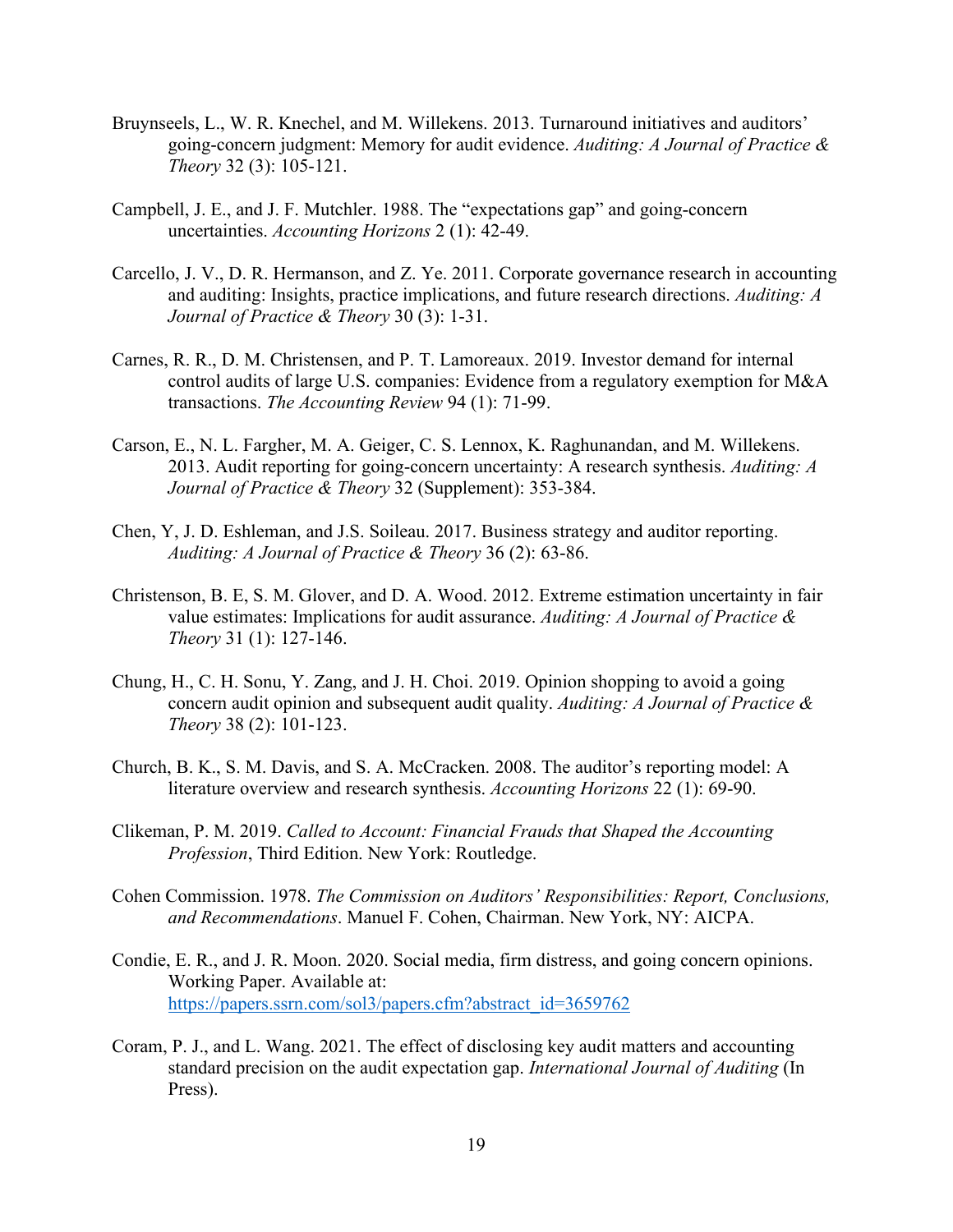- Czerney, K., J. J. Schmidt, and A. M. Thompson. 2019. Do investors respond to explanatory language included in unqualified audit reports? *Contemporary Accounting Research* 36 (1): 198-229.
- Daugherty, B., C. C. Dee, D. Dickins, and J. Higgs. 2016. The terminology of going concern standards: How subtle differences in wording can have a big impact. *The CPA Journal* 86  $(1): 35-39.$
- Davis, E. B., and Ashton, R. H. 2002. Threshold adjustments in response to asymmetric loss functions: The case of auditors' "substantial doubt" thresholds. *Organizational Behavior and Human Decision Processes* 89 (2): 1082-1099.
- Dechow, P. M., W. Ge, C. R. Larson, and R. G. Sloan. 2011. Predicting material accounting misstatements. *Contemporary Accounting Research* 28 (1): 17-82.
- Dechow, P. M., R. G. Sloan, and A. P. Sweeney. 1996. Causes and consequences of earnings misstatement: An analysis of firms subject to enforcement actions by the SEC. *Contemporary Accounting Research* 13 (1): 1-36.
- DeFond, M., and J. Zhang. 2014. A review of archival auditing research. *Journal of Accounting and Economics* 58: 275-326.
- DiGabriele, J. 2016. The expectation differences among stakeholders in the financial valuation fitness of auditors. *Journal of Applied Accounting Research* 17 (1): 43-60.
- Dixon, R., A. D. Woodhead, and M. Soliman. 2006. An investigation of the expectation gap in Egypt. *Managerial Auditing Journal* 21 (3): 293-302.
- Donelson, D. C., M. S. Ege, and J. M. McInnis. 2017. Internal control weaknesses and financial reporting fraud. *Auditing: A Journal of Practice & Theory* 36 (3): 45-69.
- Doupnik, T. S., and M. Richter. 2003. Interpretation of uncertainty expressions: A cross-national study. *Accounting, Organizations and Society* 28: 15-35.
- Dyck, A., A. Morse, and L. Zingales. 2010. Who blows the whistle on corporate fraud? *Journal of Finance* 65 (6): 2213-2253.
- Epstein, M. J., and M. A. Geiger. 1994. Investor views of audit assurance: Recent evidence of the expectation gap. *Journal of Accountancy* 177 (1): 60-64.
- Eutsler, J., A. E. Norris, and G. M. Trompeter. 2018. A live simulation-based investigation: Interactions with clients and their effect on audit judgment and professional skepticism. *Auditing: A Journal of Practice & Theory* 37 (3): 145-162.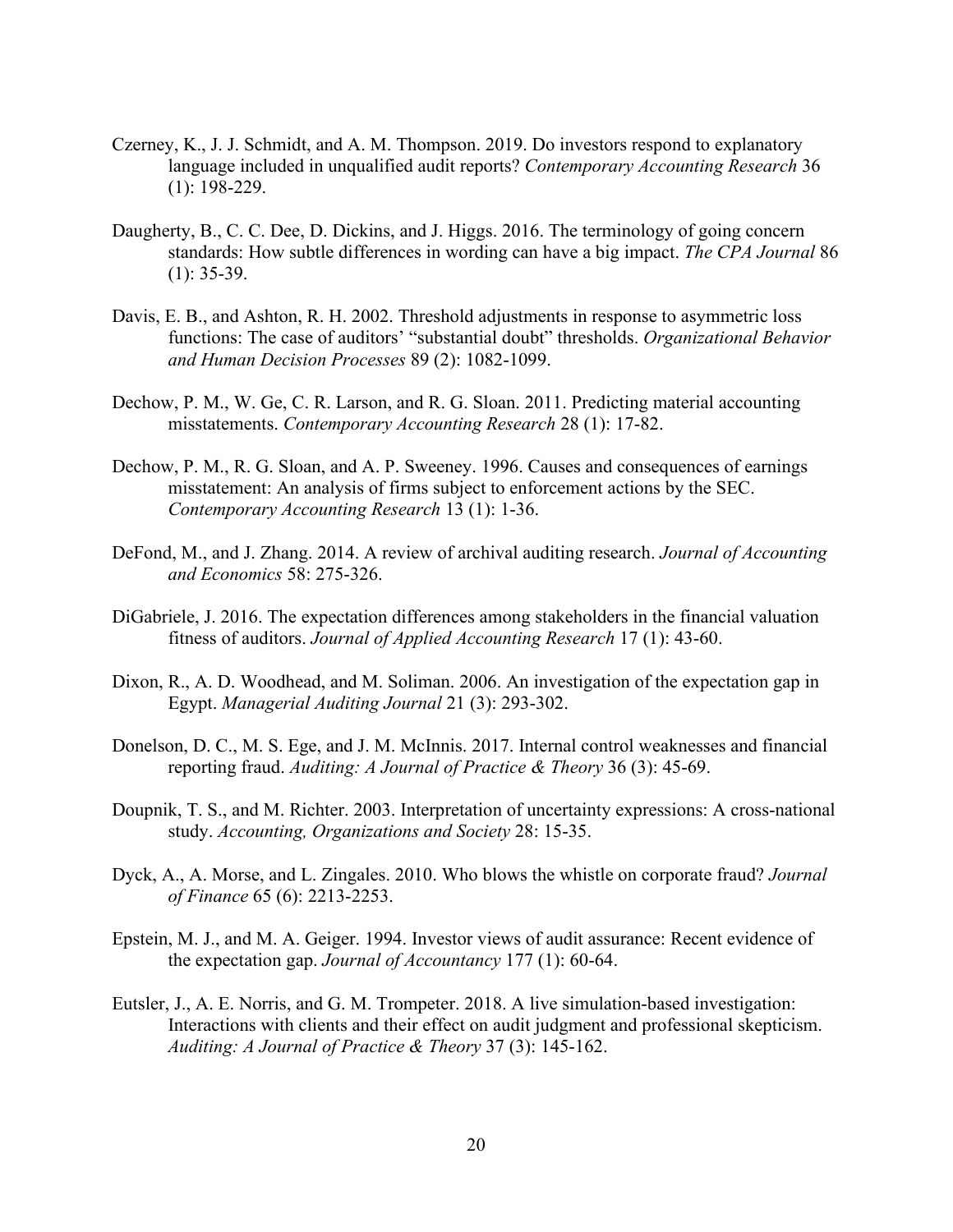- Feng, M., and C. Li. 2014. Are auditors professionally skeptical? Evidence from auditor's goingconcern opinions and management earnings forecasts. *Journal of Accounting Research* 52 (5): 1061-1085.
- Financial Reporting Council (FRC). 2016. *Extended Auditor's Reports: A Further Review of Experience*. London, UK: FRC. Available at: [https://www.frc.org.uk/Our-](https://www.frc.org.uk/Our-Work/Publications/Audit-and-Assurance-Team/Report-on-the-Second-Year-Experience-of-Extended-A.pdf)[Work/Publications/Audit-and-Assurance-Team/Report-on-the-Second-Year-Experience](https://www.frc.org.uk/Our-Work/Publications/Audit-and-Assurance-Team/Report-on-the-Second-Year-Experience-of-Extended-A.pdf)[of-Extended-A.pdf](https://www.frc.org.uk/Our-Work/Publications/Audit-and-Assurance-Team/Report-on-the-Second-Year-Experience-of-Extended-A.pdf)
- Frank, K. E., D. J. Lowe and J. K. Smith. 2001. The expectations gap: Perceptual differences between auditors, jurors and students. *Managerial Auditing Journal* 16 (3): 145-149.
- Ge, W., A. Koester, and S. E. McVay. 2017. Benefits and costs of Sarbanes-Oxley Section 404(b) exemption: Evidence from small firms' internal control disclosures. *Journal of Accounting and Economics* 63: 358-384.
- Geiger, M. A., A. Gold, and P. Wallage. 2019. A synthesis of research on auditor reporting on going-concern uncertainty: An update and extension. *Foundation for Auditing Research*. Available at: [https://foundationforauditingresearch.org/files/papers/a-synthesis-of-research-on-auditor](https://foundationforauditingresearch.org/files/papers/a-synthesis-of-research-on-auditor-reporting-on-going-concern-uncertainty.pdf)[reporting-on-going-concern-uncertainty.pdf](https://foundationforauditingresearch.org/files/papers/a-synthesis-of-research-on-auditor-reporting-on-going-concern-uncertainty.pdf)
- Gerakos, J., P. R. Hahn, A. Kovrijnykh, and F. Zhou. 2016. Prediction versus inducement and the informational efficiency of going concern opinions. Working paper. Available at: [https://papers.ssrn.com/sol3/papers.cfm?abstract\\_id=2802971.](https://papers.ssrn.com/sol3/papers.cfm?abstract_id=2802971)
- Gold, A., U. Gronewold, C. Pott. 2012. The ISA 700 auditor's report and the audit expectation gap – Do explanations matter? *International Journal of Auditing* 16 (3): 286-307.
- Gray, G. L., J. L. Turner, P. J. Coram, and T. J. Mock. 2011. Perceptions and misperceptions regarding the unqualified auditor's report by financial statement preparers, users, and auditors. *Accounting Horizons* 25 (4): 659-684.
- Gutierrez, E., J. Krupa, M. Minutti-Meza, and M. Vulcheva. 2020. Do going concern opinions provide incremental information to predict corporate defaults? *Review of Accounting Studies* 25: 1344-1381.
- Hallman, N., A. J. Imdieke, K. Kim, and R. Pereira. 2020. On the relation between insider trading and going concern opinions. *Auditing: A Journal of Practice & Theory* 30 (1): 43- 70.
- Hammersley, J. S., L. A. Myers, and J. Zhou. 2012. The failure to remediate previously disclosed material weaknesses in internal controls. *Auditing: A Journal of Practice & Theory* 31 (2): 73-111.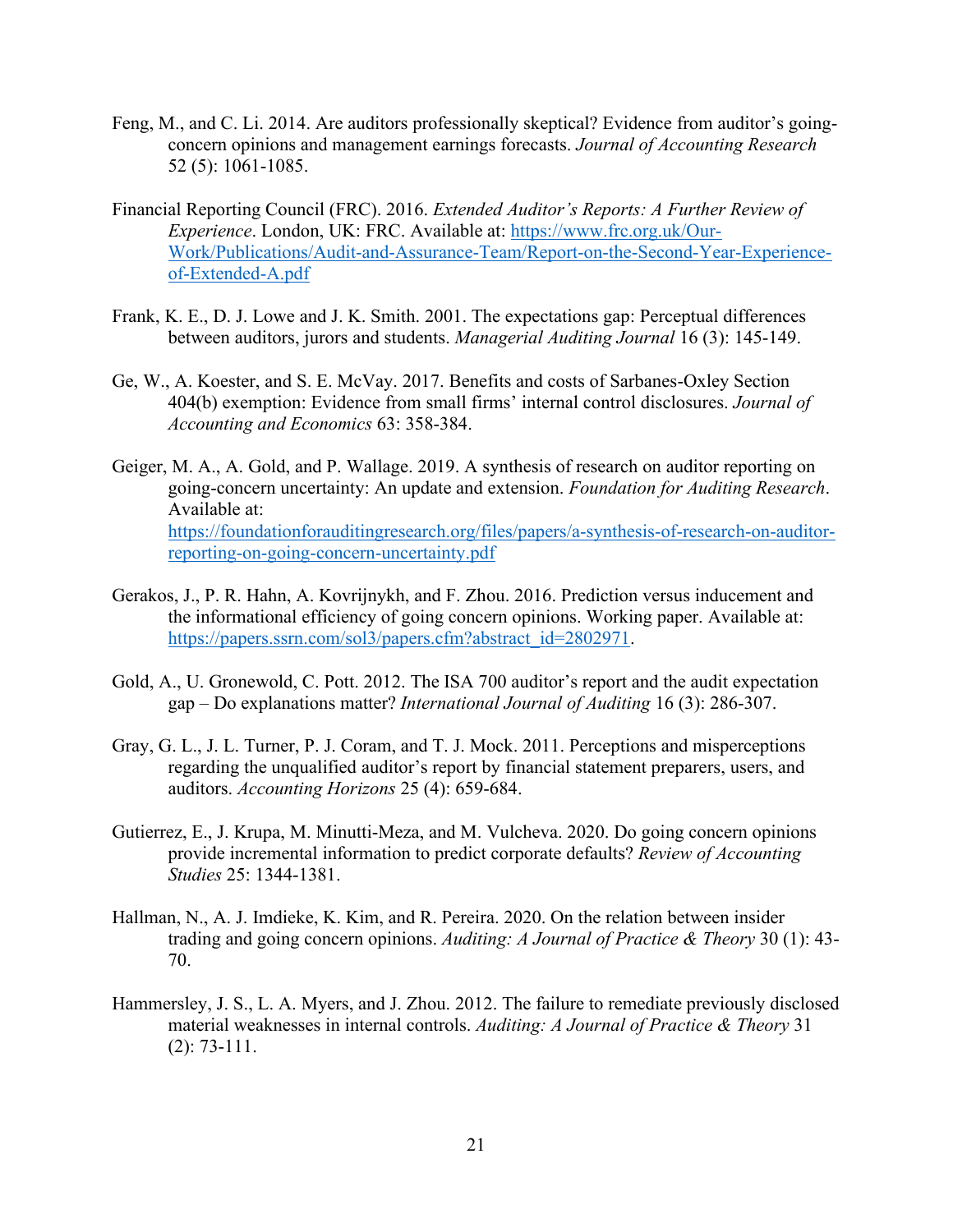- Haniffa, R., and M. Hudaib. 2007. Locating audit expectations gap within a cultural context: The case of Saudi Arabia. *Journal of International Accounting, Auditing and Taxation* 16 (2): 179-206.
- Hassink, H. F., L. H. Bollen, R. H. Meuwissen, and M. J. de Vries. 2009. Corporate fraud and the audit expectations gap: A study among business managers. *Journal of International Accounting, Auditing and Taxation* 18 (2): 85-100.
- Hossain, S., G. S. Monroe, M. Wilson, and C. Jubb. 2016. The effect of networked clients' economic importance on audit quality. *Auditing: A Journal of Practice & Theory* 35 (4): 79-103.
- Hsu, Y. F., and W. P. Lee. 2020. Evaluation of the going-concern status for companies: An ensemble framework-based model. *Journal of Forecasting* 39: 687-706.
- Hurtt, R. K., H. Brown-Liburd, C. Earley, and G. Krishnamoorthy. 2013. Research on auditor professional skepticism: Literature synthesis and opportunities for future research. *Auditing: A Journal of Practice & Theory* 32 (Supplement 1): 45-97.
- Hurtt, R. K., M. Eining, and R. D. Plumlee. 2011. Linking professional skepticism to auditors' behaviors. Working Paper, Baylor University.
- International Auditing and Assurance Standards Board (IAASB). 2004. International Standard on Auditing (ISA) 240 (Revised), *Auditor's Responsibility to Consider Fraud in an Audit of Financial Statements*. New York, NY: IAASB.
- International Auditing and Assurance Standards Board (IAASB). 2015a. International Standard on Auditing (ISA) 570 (Revised), *Going Concern*. New York, NY: IAASB.
- International Auditing and Assurance Standards Board (IAASB). 2015b. International Standard on Auditing (ISA) 701, *Communicating Key Audit Matters in The Independent Auditor's Report*. New York, NY: IAASB.
- International Auditing and Assurance Standards Board (IAASB). 2020. S*ummary of Key Take-Aways - IAASB Fraud and Going Concern Roundtables* (September and October 2020). New York, NY: IAASB.
- Ittonen, K., R. C. Tronnes, and L. Wong. 2017. Substantial doubt and the entropy of auditors' going concern modifications. *Journal of Contemporary Accounting and Economics* 13: 134-147.
- Kachelmeier, S. J., D. Rimkus, J. J. Schmidt, and K. Valentine. 2020. The forewarning effect of critical audit matter disclosures involving measurement uncertainty. *Contemporary Accounting Research* 37 (4): 2186-2212.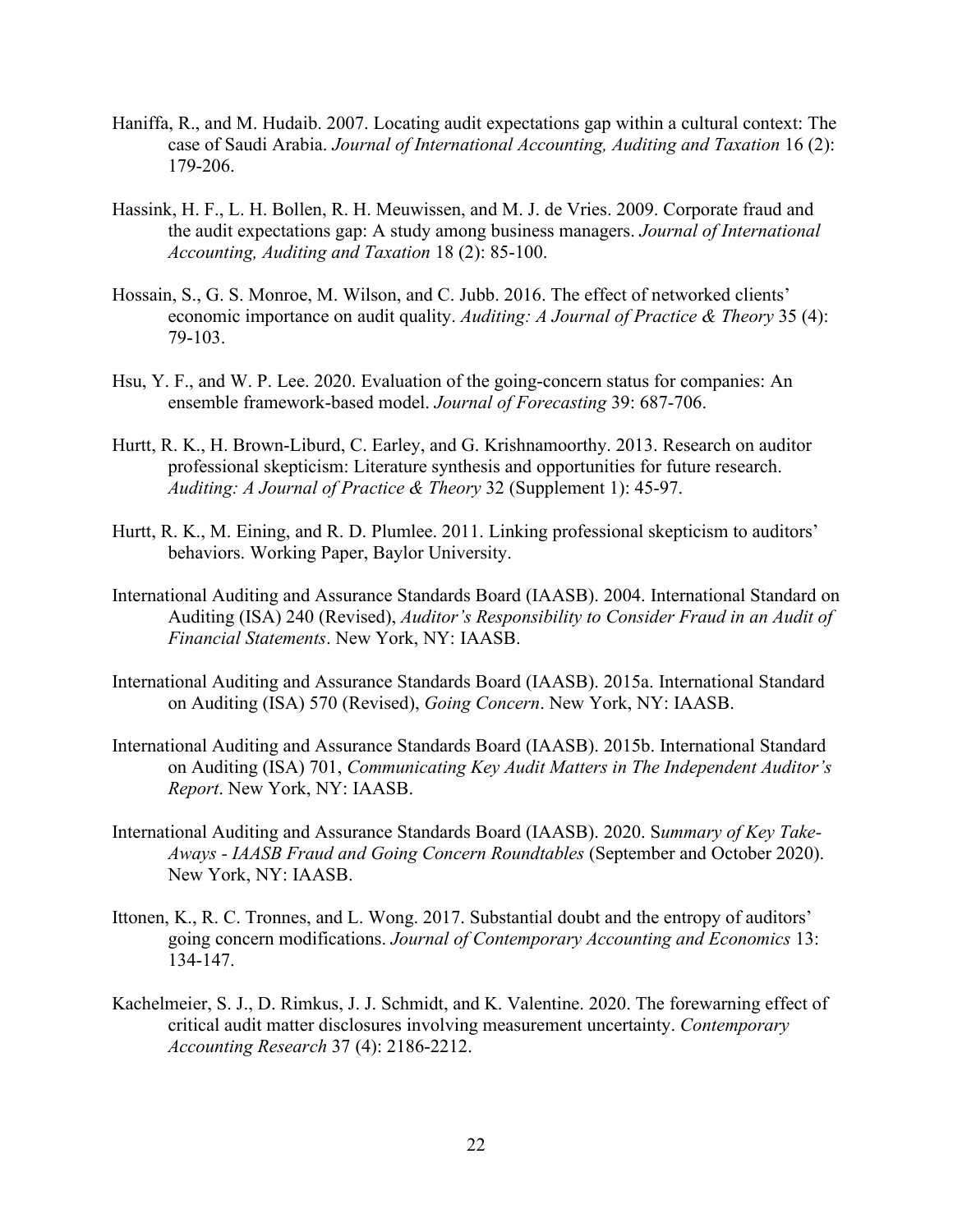- Kim, S., and N. Harding. 2017. The effect of a superior's perceived expertise on the predecisional distortion of evidence by auditors. *Auditing: A Journal of Practice & Theory* 36 (1): 109-127.
- Koh, H. C. 1991. Model predictions and auditor assessments of going concern status. *Accounting and Business Research* 21 (84): 331-338.
- Kravet, T. D., S. E. McVay, and D. P. Weber. 2018. Costs and benefits of internal control audits: Evidence from M&A transactions. *Review of Accounting Studies* 23: 1389-1423.
- Lambert, T. A., and M. Peytcheva. 2020. When is the averaging effect present in auditor judgments? *Contemporary Accounting Research* 37 (1): 277-296.
- Lennox, C. S. 2000. Do companies successfully engage in opinion-shopping? Evidence from the UK. *Journal of Accounting and Economics* 29: 321-337.
- Lennox, C. S., and A. Kausar. 2017. Estimation risk and auditor conservatism. *Review of Accounting Studies* 22: 185-216.
- Lin, Z. J., and F. Chen. 2004. An empirical study of audit 'expectation gap' in the People's Republic of China. *International Journal of Auditing* 8 (2): 93-115.
- Litjens, R., J. van Buuren, and R. Vergoossen. 2015. Addressing information needs to reduce the audit expectation gap: Evidence from Dutch bankers, audited companies and auditors. *International Journal of Auditing* 19 (3): 267-281.
- Lowe, D. J. 1994. The expectation gap in the legal system: Perception differences between auditors and judges. *Journal of Applied Business Research* 10 (3): 39-44.
- McEnroe, J. E. and S. C. Martens. 2001. Auditors' and investors' perceptions of the "expectations gap". *Accounting Horizons* 15 (4): 345-358.
- Minutti-Meza, M. 2020. The art of conversation: The expanded audit report. Working paper. Available at: [https://papers.ssrn.com/sol3/papers.cfm?abstract\\_id=3709059.](https://papers.ssrn.com/sol3/papers.cfm?abstract_id=3709059)
- Monroe, G. S., and D. R. Woodliff. 1994. An empirical investigation of the audit expectation gap: Australian evidence. *Accounting and Finance* 34 (1): 47-74.
- Myers, L. A., J. E. Shipman, Q. T. Swanquist, and R. L. Whited. 2018. Measuring the market response to going concern modifications: The importance of disclosure timing. *Review of Accounting Studies* 23: 1512-1542.
- Nelson, M. 2009. A model and literature review of professional skepticism in auditing. *Auditing: A Journal of Practice & Theory* 28 (2): 1-34.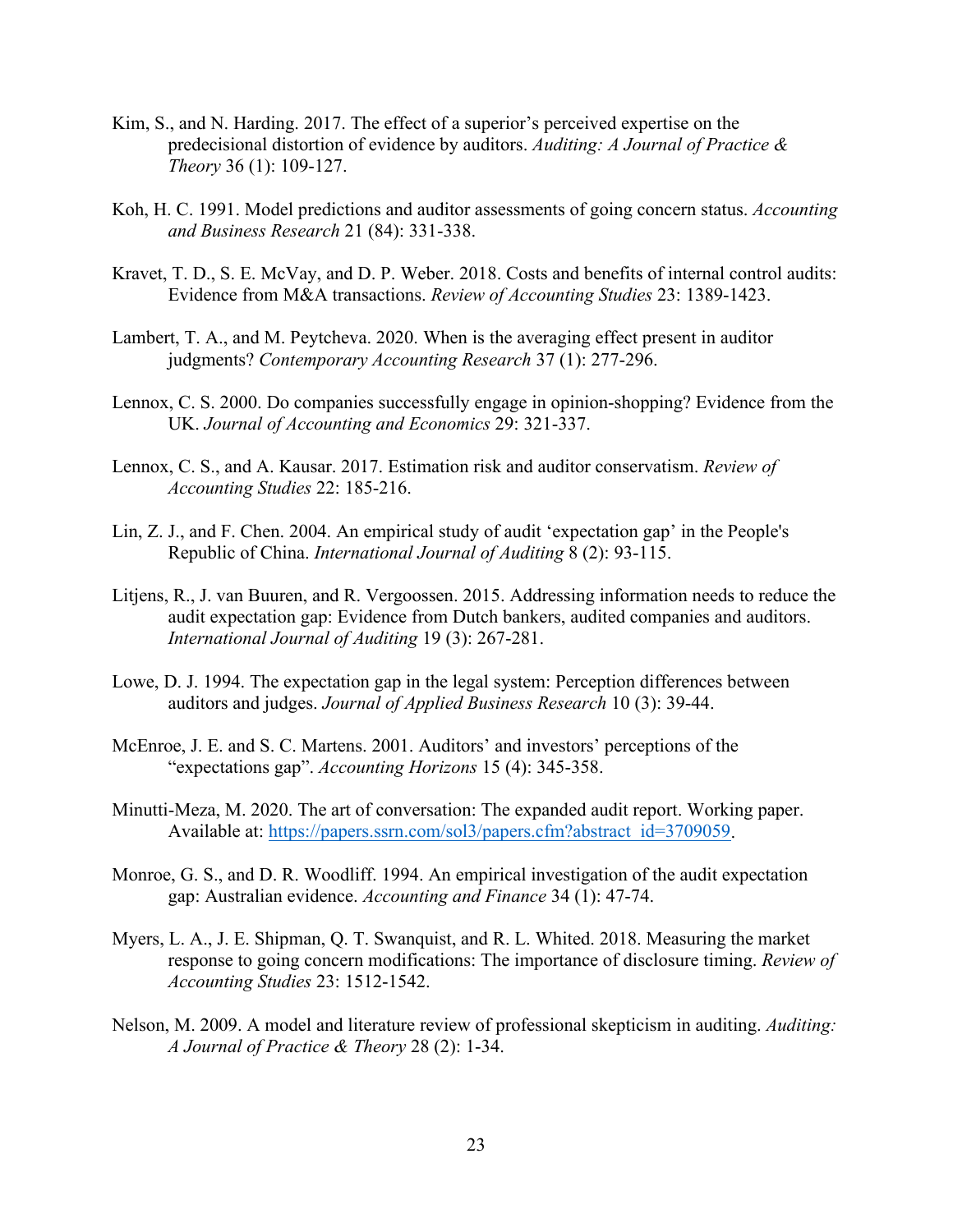- Newton, N. J., J. S. Persellin, D. Wang, and M. S. Wilkins. 2016. Internal control opinion shopping and audit market competition. *The Accounting Review* 91 (2): 603-623.
- Noghondari, A. T., and S-Y Foong. 2013. Antecedents and consequences of audit expectation gap. *Managerial Auditing Journal* 28 (5): 384-406.
- Olsen, C. 2017. *A Study of Professional Skepticism*. Basel, Switzerland: Springer International Publishing.
- Ponemon, L. A., and K. Raghunandan. 1994. What is "substantial doubt"? *Accounting Horizons* 8 (2): 44-54.
- Porter, B., C. Ó hÓgartaigh, and R. Baskerville. 2012. Audit expectation-performance gap revisited: Evidence from New Zealand and the United Kingdom part 1: The gap in New Zealand and the United Kingdom in 2008. *International Journal of Auditing* 16: 101-129.
- Public Company Accounting Oversight Board (PCAOB). 2003. Auditing Standard (AS) 2401, *Consideration of Fraud in a Financial Statement Audit*. Washington, DC: PCAOB.
- Public Company Accounting Oversight Board (PCAOB). 2009. Concept Release on Requiring the Engagement Partner to Sign the Audit Report. Release No. 2009-05. Washington, DC: PCAOB. Available at [https://pcaobus.org/about/rules-rulemaking/rulemaking](https://pcaobus.org/about/rules-rulemaking/rulemaking-dockets/docket-029-improving-transparency-through-disclosure-of-engagement-partner-and-certain-other-participants-in-audits)[dockets/docket-029-improving-transparency-through-disclosure-of-engagement-partner](https://pcaobus.org/about/rules-rulemaking/rulemaking-dockets/docket-029-improving-transparency-through-disclosure-of-engagement-partner-and-certain-other-participants-in-audits)[and-certain-other-participants-in-audits.](https://pcaobus.org/about/rules-rulemaking/rulemaking-dockets/docket-029-improving-transparency-through-disclosure-of-engagement-partner-and-certain-other-participants-in-audits)
- Public Company Accounting Oversight Board (PCAOB). 2011a. Concept Release on Possible Revisions to PCAOB Standards Related to Reports on Audited Financial Statements. Release No. 2011-03. Washington, DC: PCAOB. Available at [https://pcaobus.org/news](https://pcaobus.org/news-events/news-releases/fact-sheet-auditors-report-standard-adoption-6-1-17)[events/news-releases/fact-sheet-auditors-report-standard-adoption-6-1-17.](https://pcaobus.org/news-events/news-releases/fact-sheet-auditors-report-standard-adoption-6-1-17)
- Public Company Accounting Oversight Board (PCAOB). 2011b. Public Company Accounting Oversight Board's Standing Advisory Group meeting on November 9-10, 2011, Transcript Excerpt and Slides: Standing Advisory Group Meeting. Washington, DC: PCAOB. Available at: [https://pcaob-assets.azureedge.net/pcaob-dev/docs/default](https://pcaob-assets.azureedge.net/pcaob-dev/docs/default-source/rulemaking/docket034/11102011_sag_transcript.pdf?sfvrsn=b175ee72_0)[source/rulemaking/docket034/11102011\\_sag\\_transcript.pdf?sfvrsn=b175ee72\\_0.](https://pcaob-assets.azureedge.net/pcaob-dev/docs/default-source/rulemaking/docket034/11102011_sag_transcript.pdf?sfvrsn=b175ee72_0)
- Public Company Accounting Oversight Board (PCAOB). 2017. Auditing Standard (AS) 3101, *The Auditor's Report on An Audit of Financial Statements when the Auditor Expresses an Unqualified Opinion*. Washington, DC: PCAOB.
- Public Company Accounting Oversight Board (PCAOB). 2018. *Staff Guidance - Changes to The Auditor's Report Effective for Audits of Fiscal Years Ending on or after December 15, 2017*. Washington, DC: PCAOB. Available at: [https://pcaob-assets.azureedge.net/pcaob](https://pcaob-assets.azureedge.net/pcaob-dev/docs/default-source/standards/documents/pcaob-auditors-report-guidance-8-23-18.pdf?sfvrsn=f8ca329c_0)[dev/docs/default-source/standards/documents/pcaob-auditors-report-guidance-8-23-](https://pcaob-assets.azureedge.net/pcaob-dev/docs/default-source/standards/documents/pcaob-auditors-report-guidance-8-23-18.pdf?sfvrsn=f8ca329c_0) [18.pdf?sfvrsn=f8ca329c\\_0](https://pcaob-assets.azureedge.net/pcaob-dev/docs/default-source/standards/documents/pcaob-auditors-report-guidance-8-23-18.pdf?sfvrsn=f8ca329c_0)